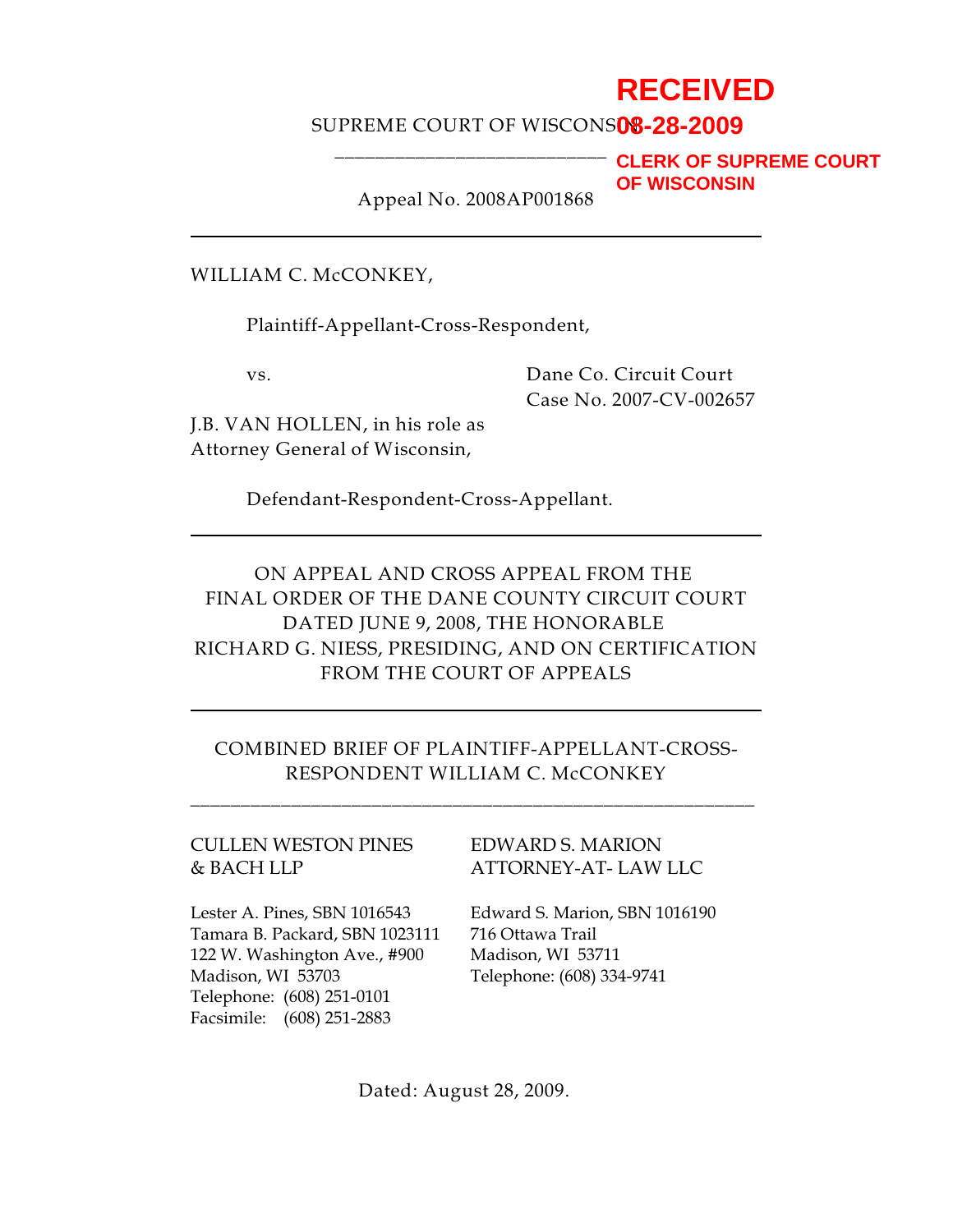### **TABLE OF CONTENTS**

|                |                                                                                                                                          | Page                                                                                                |  |
|----------------|------------------------------------------------------------------------------------------------------------------------------------------|-----------------------------------------------------------------------------------------------------|--|
|                |                                                                                                                                          |                                                                                                     |  |
|                |                                                                                                                                          |                                                                                                     |  |
| $\mathbf{I}$ . | THE DEFENDANT HAS FAILED TO<br>ARTICULATE A REASONABLE METHOD<br>FOR DETERMINING THE PURPOSE OF A<br>PROPOSED CONSTITUTIONAL AMENDMENT 1 |                                                                                                     |  |
|                | A.                                                                                                                                       | The Three-Part Test Set Out In Dairyland<br>Greyhound Park v. Doyle Is Not Used To                  |  |
|                | <b>B.</b>                                                                                                                                | The Rules Of Statutory Interpretation Should<br>Be Used To Determine Purpose 4                      |  |
| II.            |                                                                                                                                          | MCCONKEY IS NOT PROPOSING A NEW<br>STANDARD FOR ANALYZING WHETHER A<br>REFERENDUM QUESTION VIOLATES |  |
| III.           |                                                                                                                                          | THE DEFENDANT HAS MISSTATED<br>MCCONKEY'S ESSENTIAL ARGUMENT 9                                      |  |
| IV.            |                                                                                                                                          | CASES FROM OTHER STATES ARE                                                                         |  |
|                |                                                                                                                                          |                                                                                                     |  |
|                |                                                                                                                                          | CERTIFICATION OF BRIEF<br>14                                                                        |  |
|                |                                                                                                                                          | CERTIFICATE OF COMPLIANCE WITH                                                                      |  |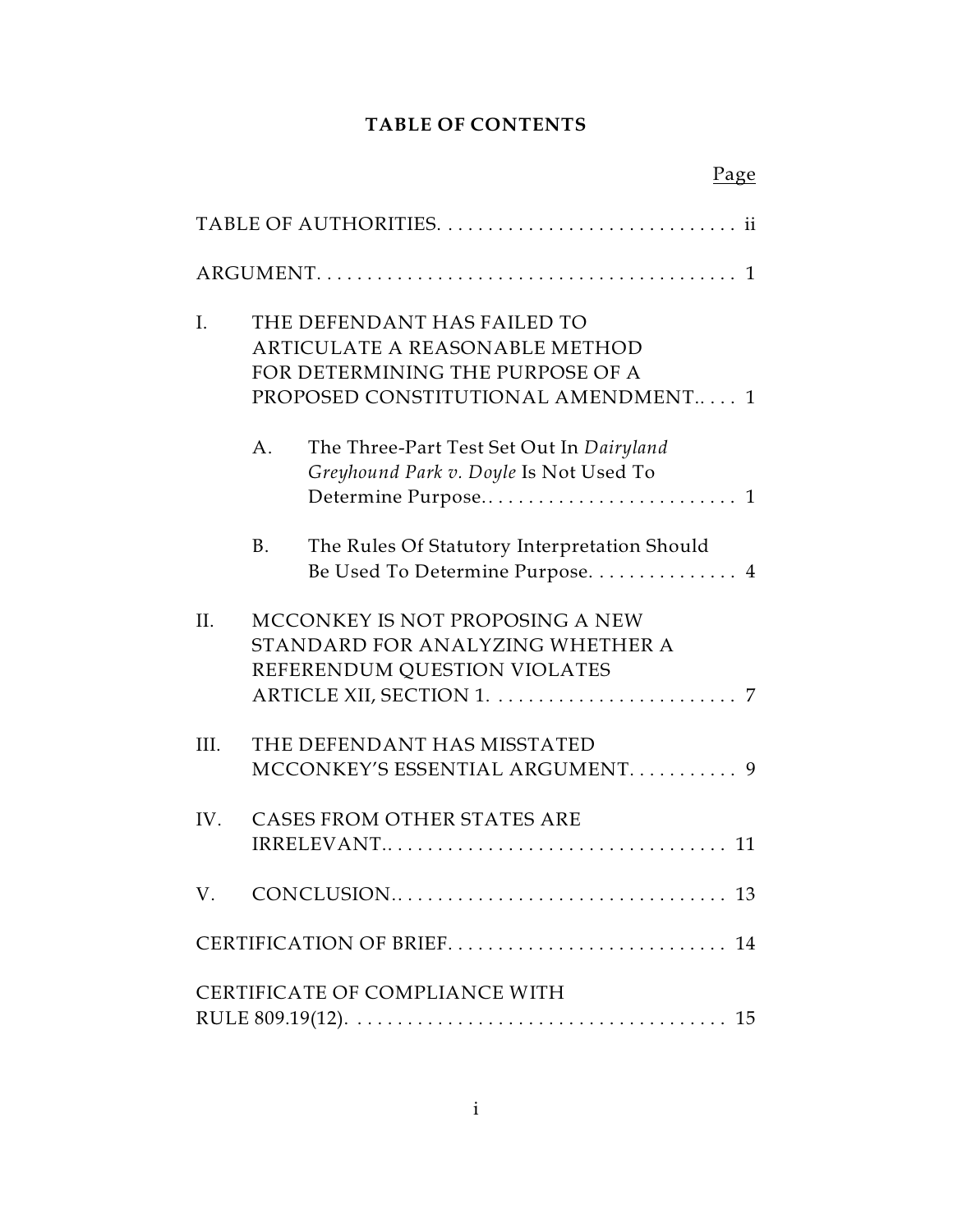#### **TABLE OF AUTHORITIES**

# Page **Cases** *Dairyland Greyhound Park v Doyle*, 2006 WI 107, 295 Wis. 2d 1, 719 N.W. 2d 408. . . . . . 1-3, 5 *Milwaukee Alliance Against Racist & Political Repression v. Elections Bd. of Wis.,*  106 Wis. 2d 593, 317 N.W.2d 420 (1982). . . . . . . . . . 1, 8-9 *State ex rel. Hudd v. Timme,* 54 Wis. 318, 11 N.W. 785 (1882). . . . . . . . . . . . . . . . . 1, 8-9 *State ex rel. Kalal v. Circuit Court for Dane County,*  2004 WI 58, 271 Wis. 2d 633, 681 N.W.2d 110................................... 4 *State ex rel. Thomson v. Zimmerman*, 264 Wis. 644, 60 N.W.2d 416 (1953). . . . . . . . . . . . . 1, 8, 10 *Thompson v Craney*, 199 Wis 2d 674, 546 N.W.2d 123 (1996).. . . . . . . . . . . . . . 2

#### **Statutes**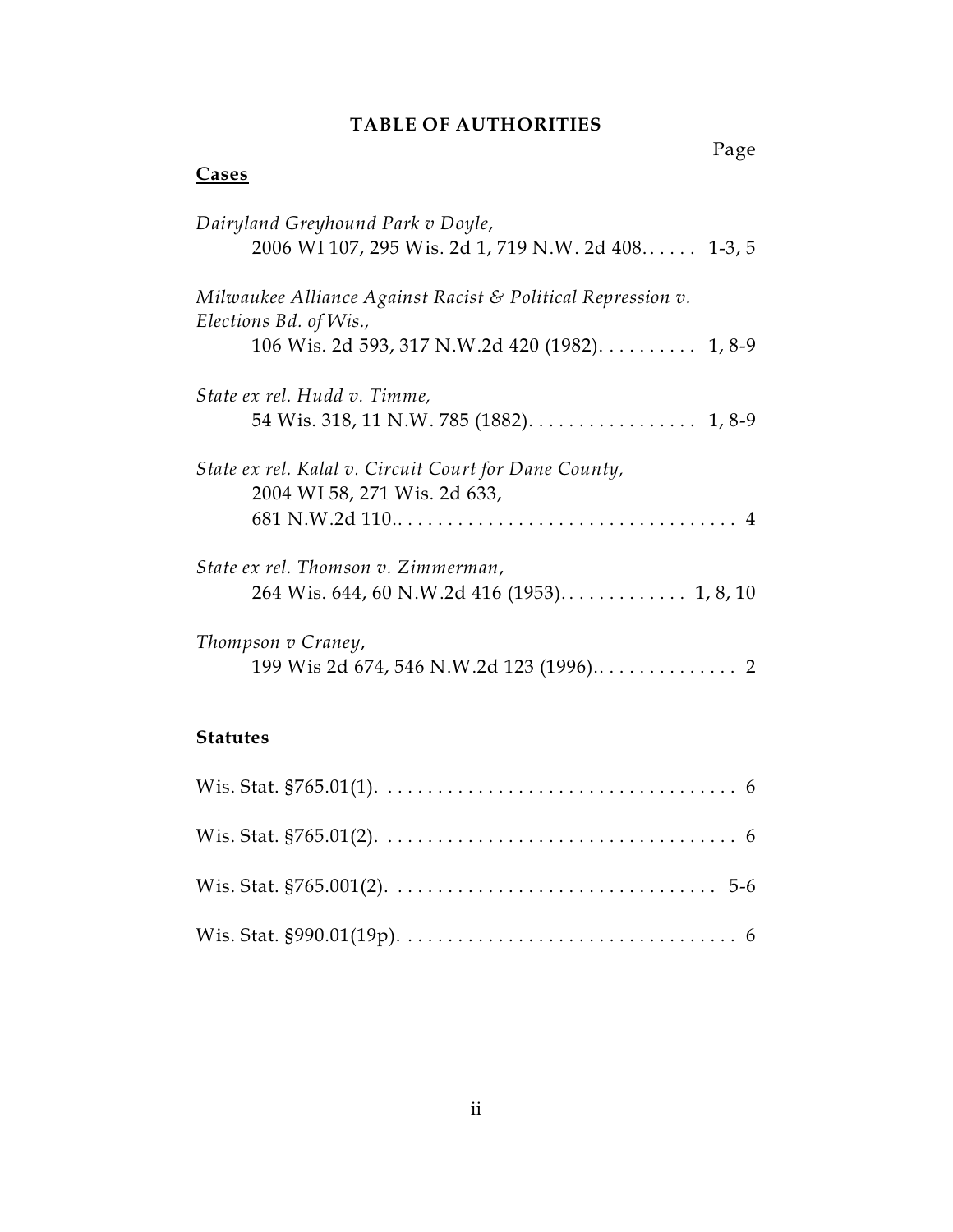### **Wisconsin Constitution**

### **Other Authorities**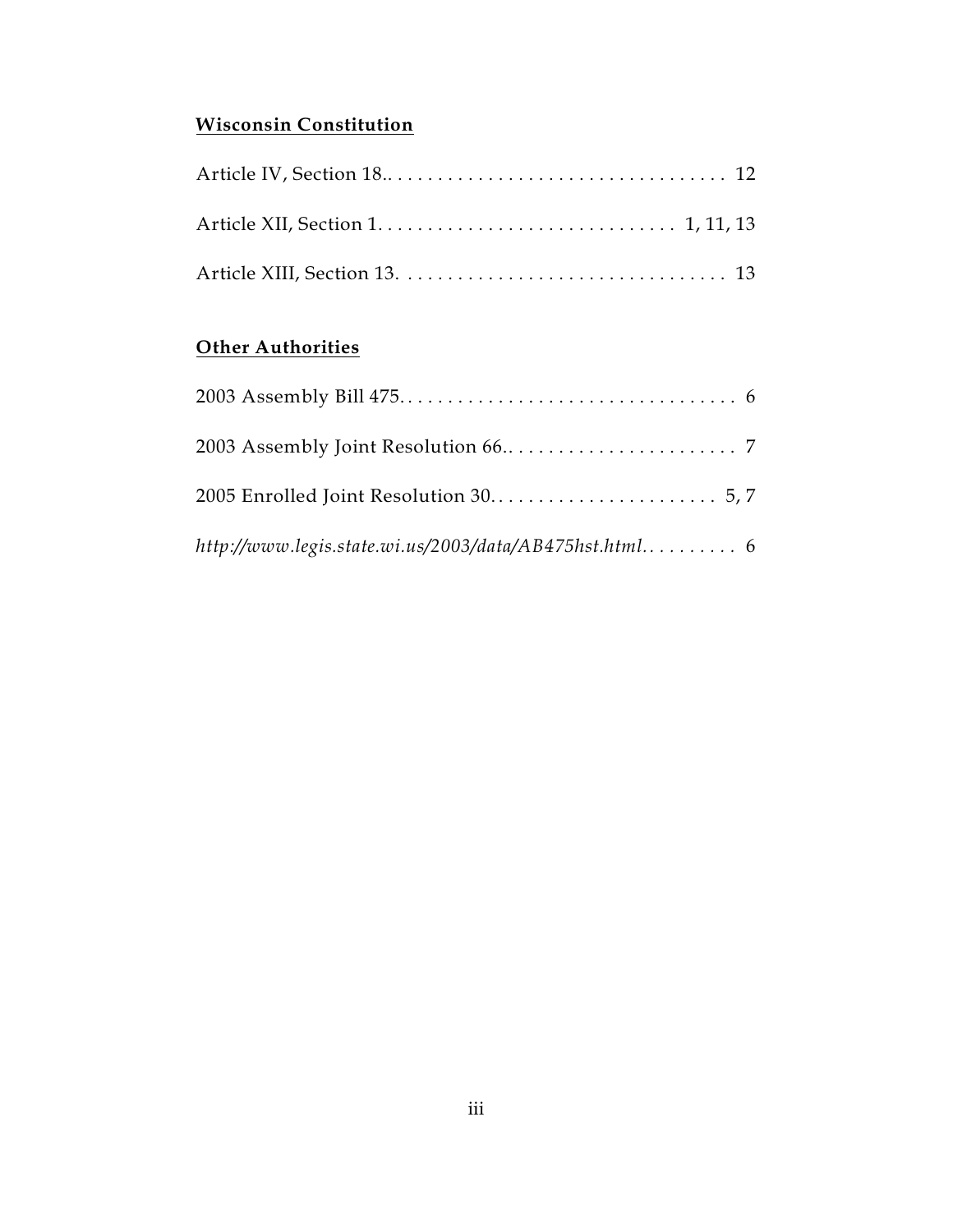### **I. THE DEFENDANT HAS FAILED TO ARTICULATE A REASONABLE METHOD FOR DETERMINING THE PURPOSE OF A PROPOSED CONSTITUTIONAL AMENDMENT.**

### **A. The Three-Part Test Set Out In** *Dairyland Greyhound Park v. Doyle* **Is Not Used To Determine Purpose.**

This case was certified to the Supreme Court in part

because the Court of Appeals determined that the three

previous cases interpreting Article XII, Section 1 of the

Wisconsin Constitution stated the purpose of the proposed

amendments before it, but did not explain how courts are to

determine the purpose of a proposed amendment. The Court

of Appeals stated:

[W]e see a need for additional guidance as to the proper method for determining the purpose of a proposed amendment. Because it does not appear that the purpose of the amendments in Hudd, Thomson, or Milwaukee Alliance was at issue, each of those cases simply asserted an intended purpose without discussing how the court should determine purpose. Should a court look first at the language of the ballot question or the language of the legislative resolutions? What consideration should be given to materials from the legislative reference bureau and the notice provided to the public explaining the proposed amendment? Should other contemporaneous materials be considered only if there is an ambiguity in the text itself, as with determinations of legislative intent in the statutory construction context? Since the determination of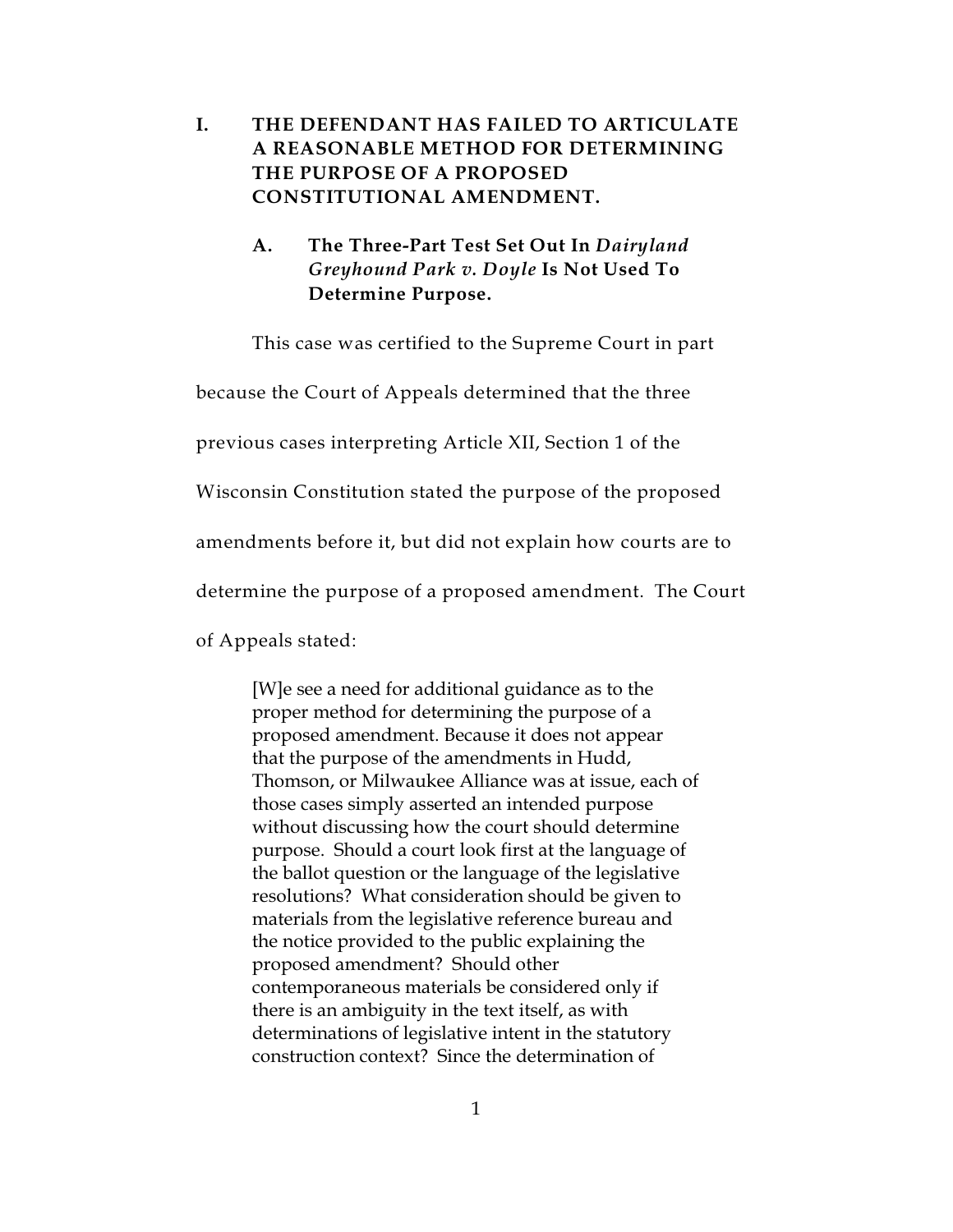purpose will often be dispositive, it is critical that guidance on this topic be provided.

*Court of Appeals Certification, p. 6.*

The Defendant implicitly dismisses the Court of Appeals

concerns by claiming that our Supreme Court has already

determined the issue, stating:

This Court has held that the purpose of an amendment may be determined from the plain meaning of the provision, the debates and practices at the time, and the earliest legislative action following adoption. *Dairyland Greyhound Park v Doyle*, 2006 WI 107, ¶19, 295 Wis. 2d 1, 719 N.W. 2d 408; *Thompson v Craney*, 199 Wis 2d 674, 680, 546 N.W. 2d 123 (1996)

Defendant's Brief at 24.<sup>1</sup>

*Dairyland Greyhound Park* and *State ex rel. Thompson v. Craney*

say nothing of sort.

The *Dairyland* test has never been used to determine the "purpose" of a proposed amendment. The three-part test set out in that case is used to interpret the substantive meaning of an adopted amendment to the state Constitution when a subsequently enacted statute is challenged as violative of that

<sup>&</sup>lt;sup>1</sup>Formally titled "Combined Brief and Appendix of Defendant-Respondent-Cross Appellant," filed with the Court on August 13, 2009, hereinafter referred to as "Defendant's Brief."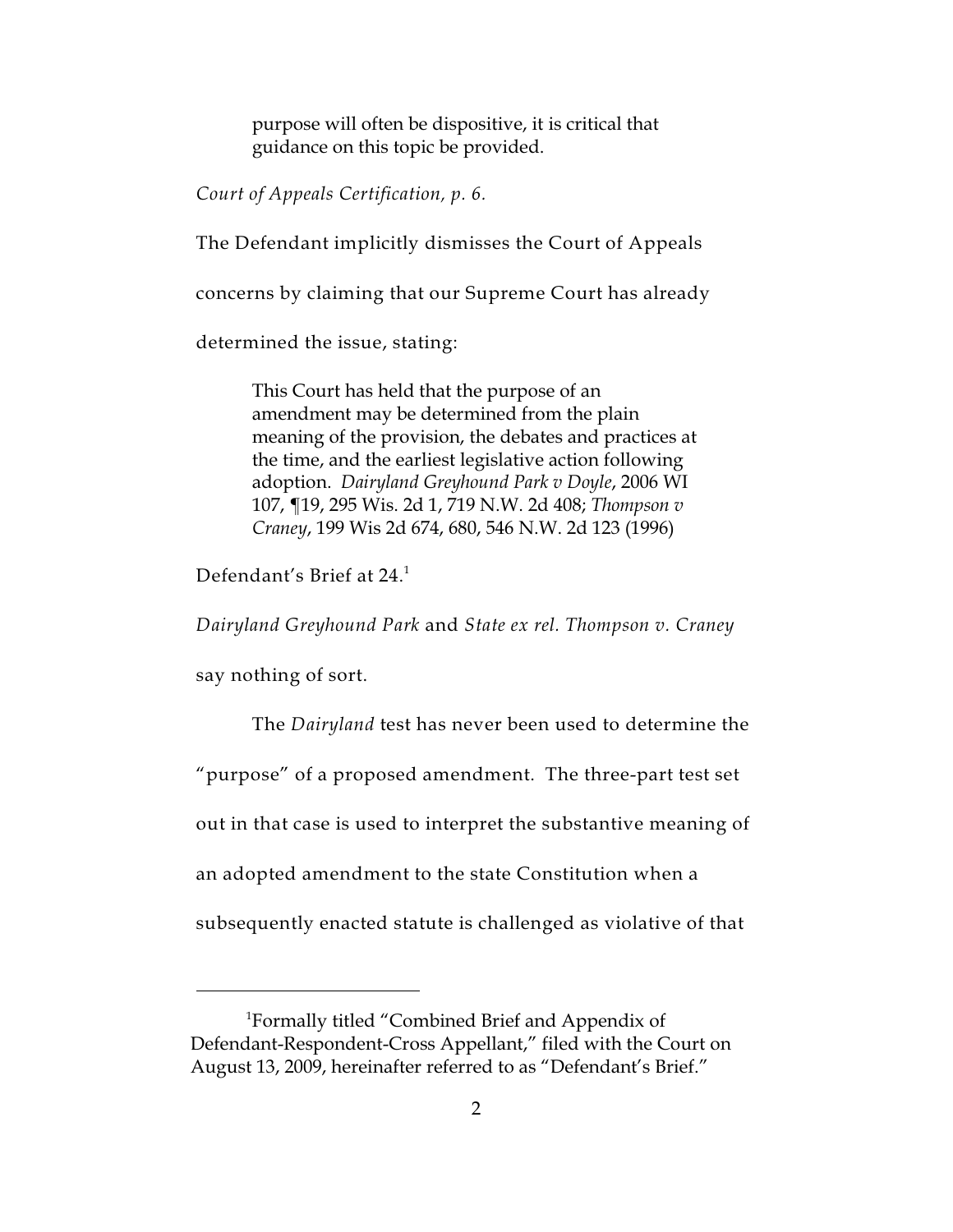constitutional provision. In fact, the purpose of an amendment is one aspect used to determine its meaning under the three-part test. *See Dairyland* at ¶¶19 and 24. If the Defendant's proposed method is adopted, the courts will become stuck in an infinite loop, using the three-part test to determine purpose and then using that test and the purpose determined already to determine meaning. That would force the courts to step out of their role of interpreting legislation and into the role of creating it.

After misstating the proper use of the "three-part test," the Defendant then cites selected newspaper articles, Legislative Reference Bureau documents and earlier statutory proposals to supposedly meet the second prong of the test. It is fair to infer that the Defendant did so in order to avoid more strict rules of statutory interpretation which generally do no allow extrinsic materials to be used to interpret unambiguous legislative statements.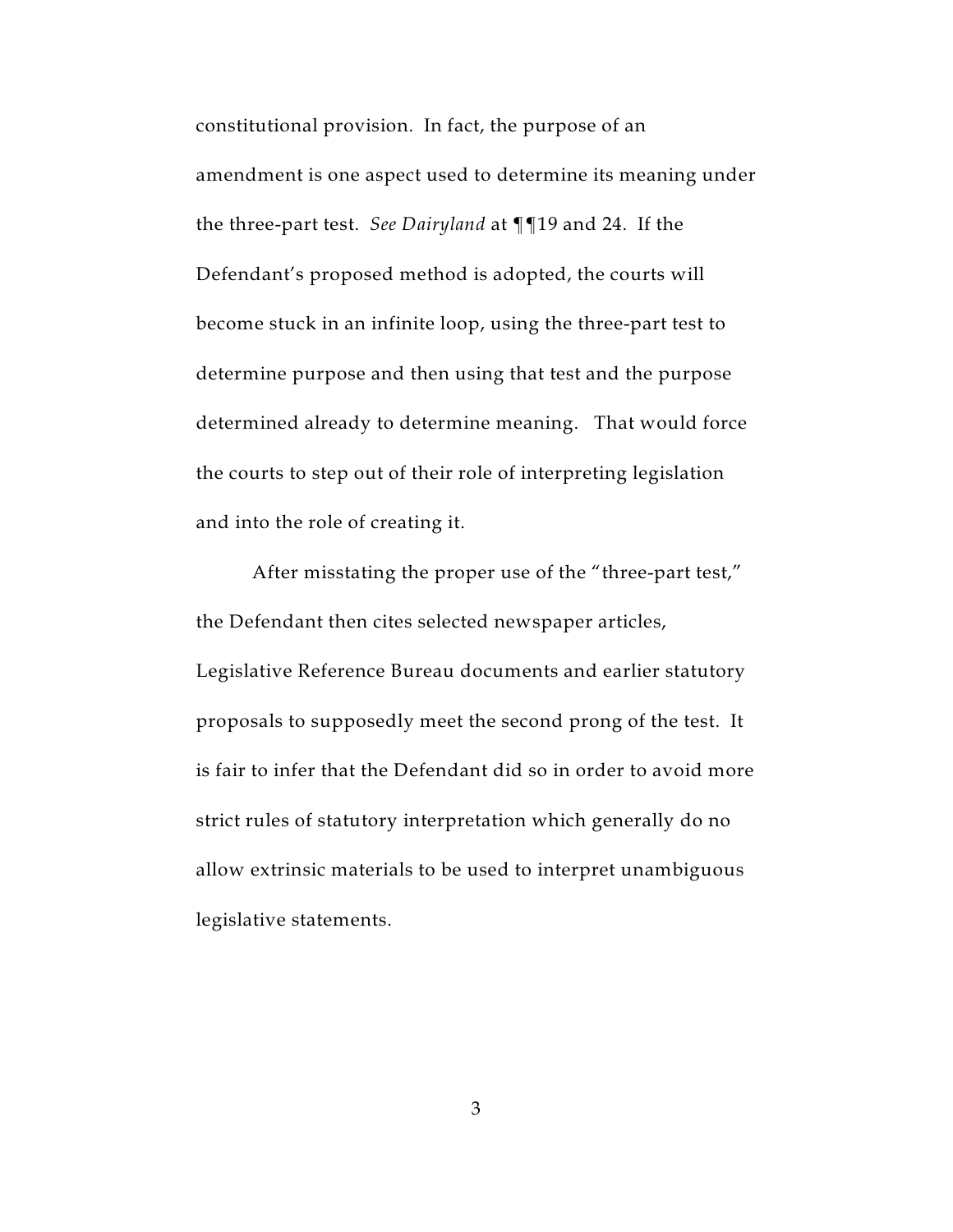### **B. The Rules Of Statutory Interpretation Should Be Used To Determine Purpose.**

An amendment to the Constitution is proposed to the

voters by the legislature through passage of a joint resolution.

Recognizing that a legislative joint resolution is more akin to a

statute than an adopted constitutional amendment, McConkey

asserts that the Court should adopt a simple rule for the

determination of the purpose of a proposed constitutional

amendment: rely on what the joint resolution that submitted

it to the voters says. That is, McConkey urges this Court to

answer "yes" to this question posed by the Court of Appeals:

Should other contemporaneous materials be considered only if there is an ambiguity in the text itself, as with determinations of legislative intention the statutory construction context?

#### *Court of Appeals Certification,* p. 6.

Doing so is consistent with the rules of statutory construction:

[I]n interpreting a statute, the court focuses on "statutory meaning" as opposed to "legislative intent." *See State ex rel. Kalal v. Circuit Court for Dane County,* 2004 WI 58, ¶¶36-52, 271 Wis. 2d 633, 681 N.W.2d 110. In doing so, the court relies heavily on "intrinsic" sources such as the words of the statute, including dictionary definitions, plus statutory context, scope, and purpose. As a rule, Wisconsin courts do not consult "extrinsic" sources of statutory interpretation unless the statute is ambiguous, *id.,*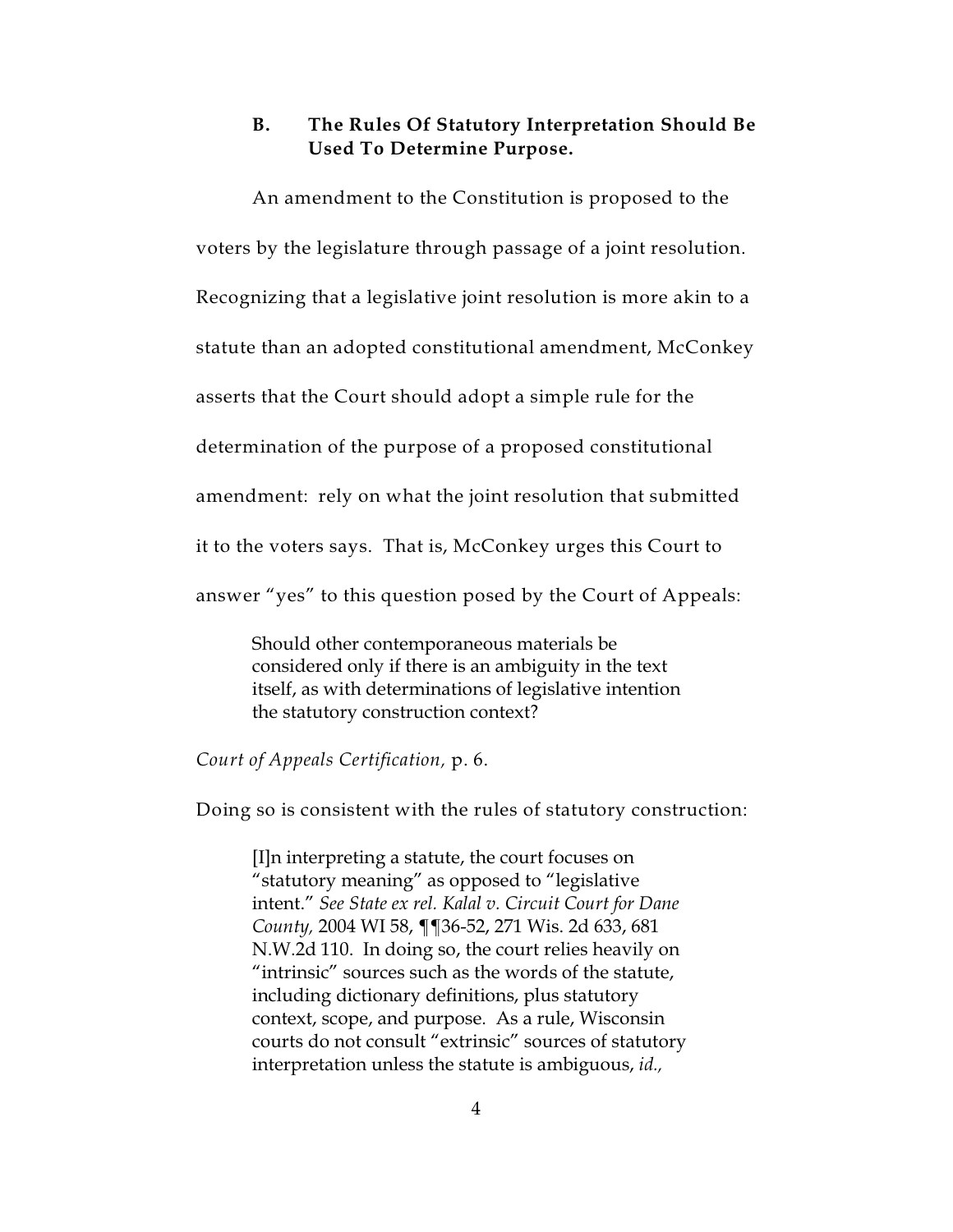¶50, although extrinsic sources may be used to confirm or verify plain statutory meaning. *Id.,* ¶51.

The plain meaning rule of statutory interpretation prevents courts from tapping legislative history to show that an unambiguous statute is ambiguous. *Id.*

*Dairyland Greyhound Park v. Doyle*, *supra,* ¶ 114.

Because 2005 Enrolled Joint Resolution 30 is legislation, to determine its purpose, the Court should focus on the intrinsic expression of its purpose, not extrinsic descriptions of what the purpose might be. 2005 Enrolled Joint Resolution 30 says its purpose is: "*To create* section 13 of article XIII of the constitution; **relating to:** providing that only a marriage between one man and one woman shall be valid or recognized as a marriage in this state." Because that stated purpose is clear and unambiguous, the Court need not resort to any extrinsic materials to verify it. It means precisely what it says.

Were the Court, however, to look to an extrinsic source to verify the plain meaning of the stated purpose, the truly important legislative history, which the Defendant failed to provide the court, is determinative. In 2003, §765.001(2) stated: "Under the laws of this state, marriage is a legal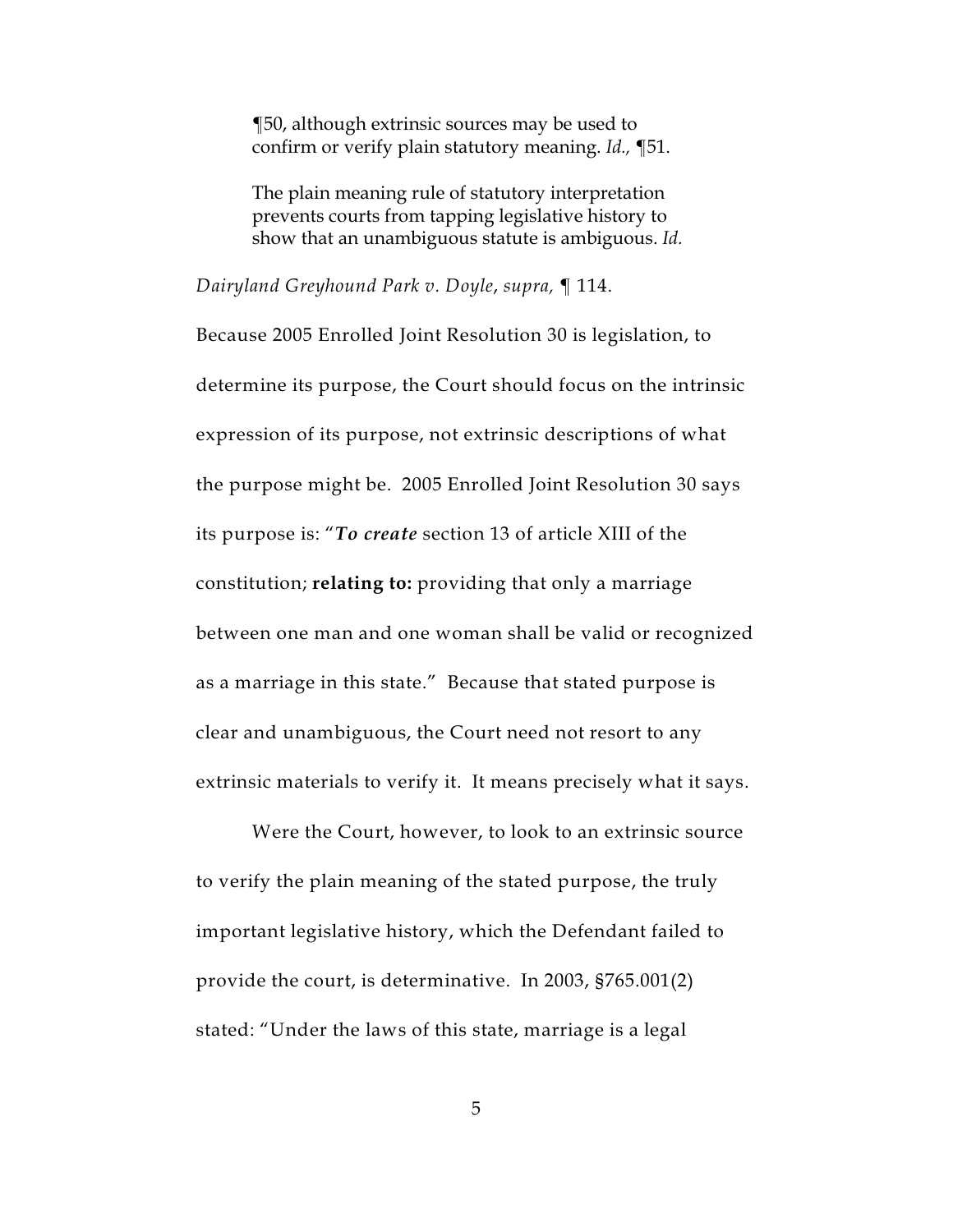relationship between 2 equal persons, a husband and wife,

who owe to each other mutual responsibility and support."

That year, the Legislature passed 2003 Assembly Bill 475

adding this sentence to §765.001(2), the "intent" language

relating to the Family Code:

It is the public policy of this state that marriage may be contracted only between one man and one woman.

It also amended §765.01(1) to state that:

Marriage, as far as its validity at law is concerned, *is a civil contract between one man and one woman.*

And, it added §765.01(2) to read:

Regardless of whether s. 765.04 applies and regardless of whether a marriage takes place in another jurisdiction in which marriage other than one man and one woman is defined as valid, only marriage between one man and one woman shall be recognized as valid in this state.

Finally, it created §990.01(19p) to the statutes:

"Marriage" means a civil contract between one man and one woman that creates the legal status for the parties of husband and wife.

Those statutory changes were vetoed on November 7,

2003 and the veto was sustained on November 12, 2003.

*http://www.legis.state.wi.us/2003/data/AB475hst.html.* (last

viewed  $8/28/09$ . As a response to the veto of the statutory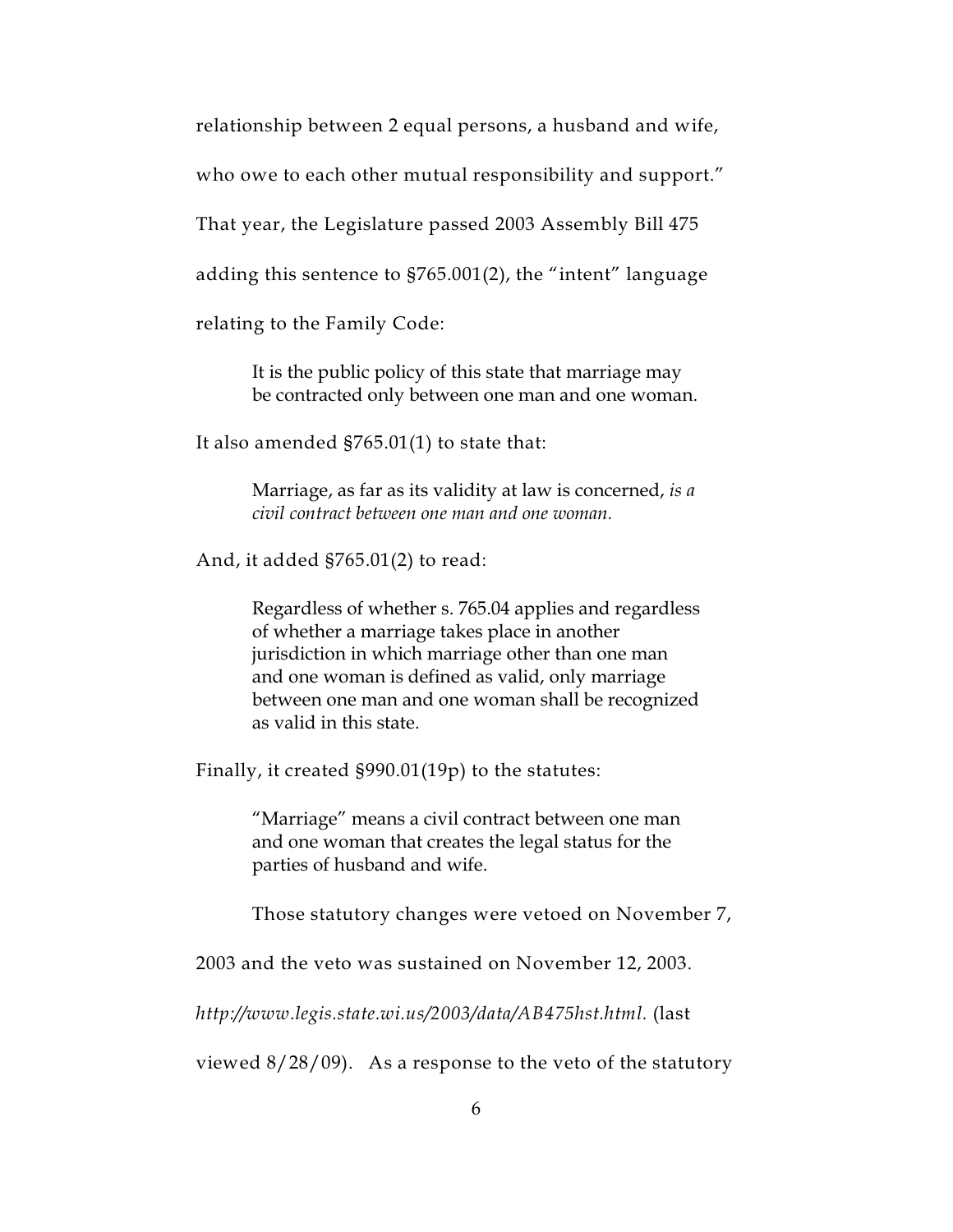changes, less than three months later, on February 9, 2004, 2003 Assembly Joint Resolution 66 was introduced, proposing the "marriage amendment" for the first time. (A-App. 19) Thus, the legislative history confirms that by proposing the marriage amendment and later adopting 2005 Enrolled Joint Resolution 30 submitting the amendment to the voters, the Legislature had the purpose of ensuring that in Wisconsin marriage was between one man and one woman, nothing more and nothing less.

### **II. MCCONKEY IS NOT PROPOSING A NEW STANDARD FOR ANALYZING WHETHER A REFERENDUM QUESTION VIOLATES ARTICLE XII, SECTION 1.**

The Defendant argues that McConkey has urged the Court to deviate from virtually every other state and adopt a test for the single purpose rule that would make it almost impossible for the state Constitution to be amended. *Defendant's Brief at 21-22.* The Defendant reached that conclusion by creating a straw man and then knocking it down by stating: "McConkey . . . argue[s] that the standard is more stringent than it really is. McConkey argues that in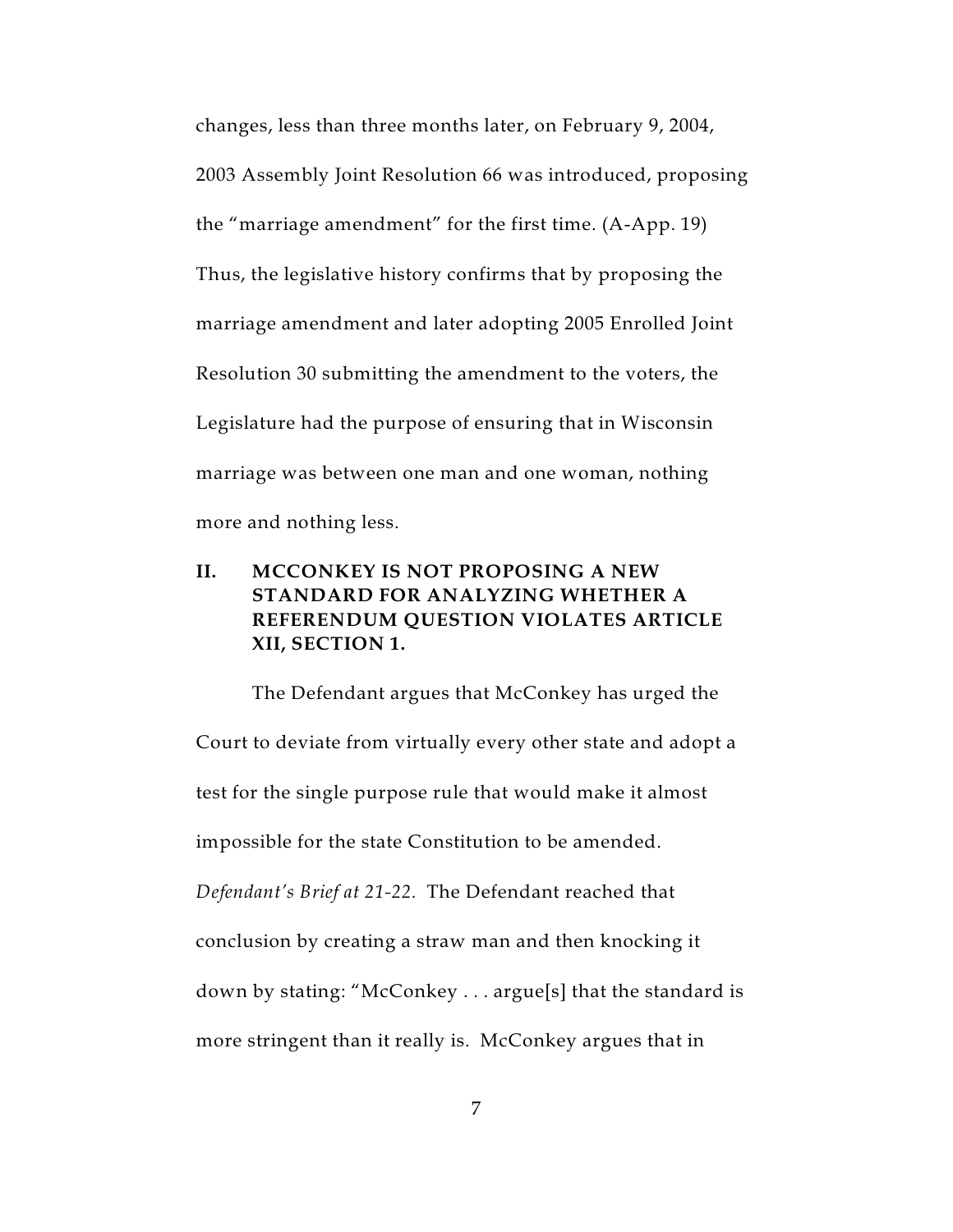order to place multiple propositions before voters in a single proposed amendment, the propositions must be 'interrelated and interdependent, such that if that had been submitted as separate questions, the defeat of one question would destroy the overall purpose of the multi-proposition proposal.'" *Defendant's Brief at 15.* He continues by saying that "this Court has never required that all propositions in a given amendment be interdependent in order to survive constitutional scrutiny." *Defendant's Brief at 16.*

McConkey has not made the argument that the Defendant attributes to him. He has merely asked the Supreme Court to apply the rules it set out in *State ex rel. Hudd v. Timme,* 54 Wis. 318, 11 N.W. 785 (1882), *State ex rel. Thomson v. Zimmerman*, 264 Wis. 644, 60 N.W.2d 416 (1953) and *Milwaukee Alliance Against Racist & Political Repression v. Elections Bd. of Wis.,* 106 Wis. 2d 593, 317 N.W.2d 420 (1982), to the referendum question submitted to the voters on the marriage amendment.

In fact, the Wisconsin Supreme Court has explained in that proposed amendments to our Constitution,

8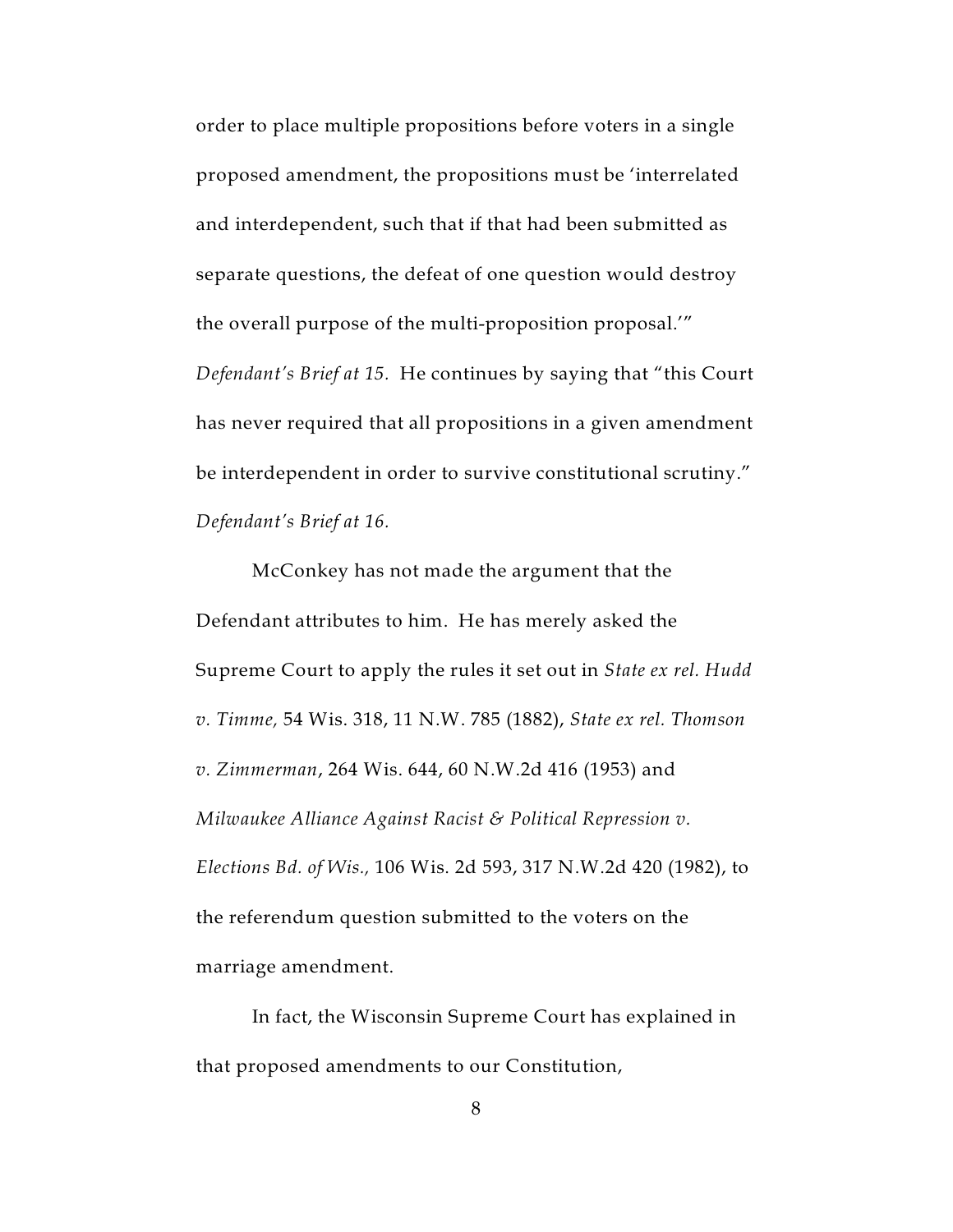interrelatedness and interdependence are necessary to allow an amendment with multiple parts to meet the single purpose requirement. In *Milwaukee Alliance,* upholding the submission of a comprehensive change of the concept of bail to one of conditional release, the Court said that:

When the purpose of the proposed amendment was to change the historical concept of bail with its exclusive purpose of assuring one's presence in court, as defined by common law, to a comprehensive plan for conditional release, the defeat of either proposition would have destroyed the overall purpose of the total amendment. The Hudd court held that a single amendment may "cover several propositions, all tending to effect and carry out one general object or purpose, and all connected with one subject." *Hudd, supra,* 54 Wis. at 339, 11 N.W. 785. That is exactly what the amendment question in this case did.

*Milwaukee Alliance*, *supra*, at 607.

"Interrelatedness and interdependence" is by no means

"foreign" to Wisconsin constitutional amendment

jurisprudence. It is integral to it.

### **III. THE DEFENDANT HAS MISSTATED MCCONKEY'S ESSENTIAL ARGUMENT.**

The Defendant asserts that "McConkey passes over

*Milwaukee Alliance* quickly . . ., and for good reason, because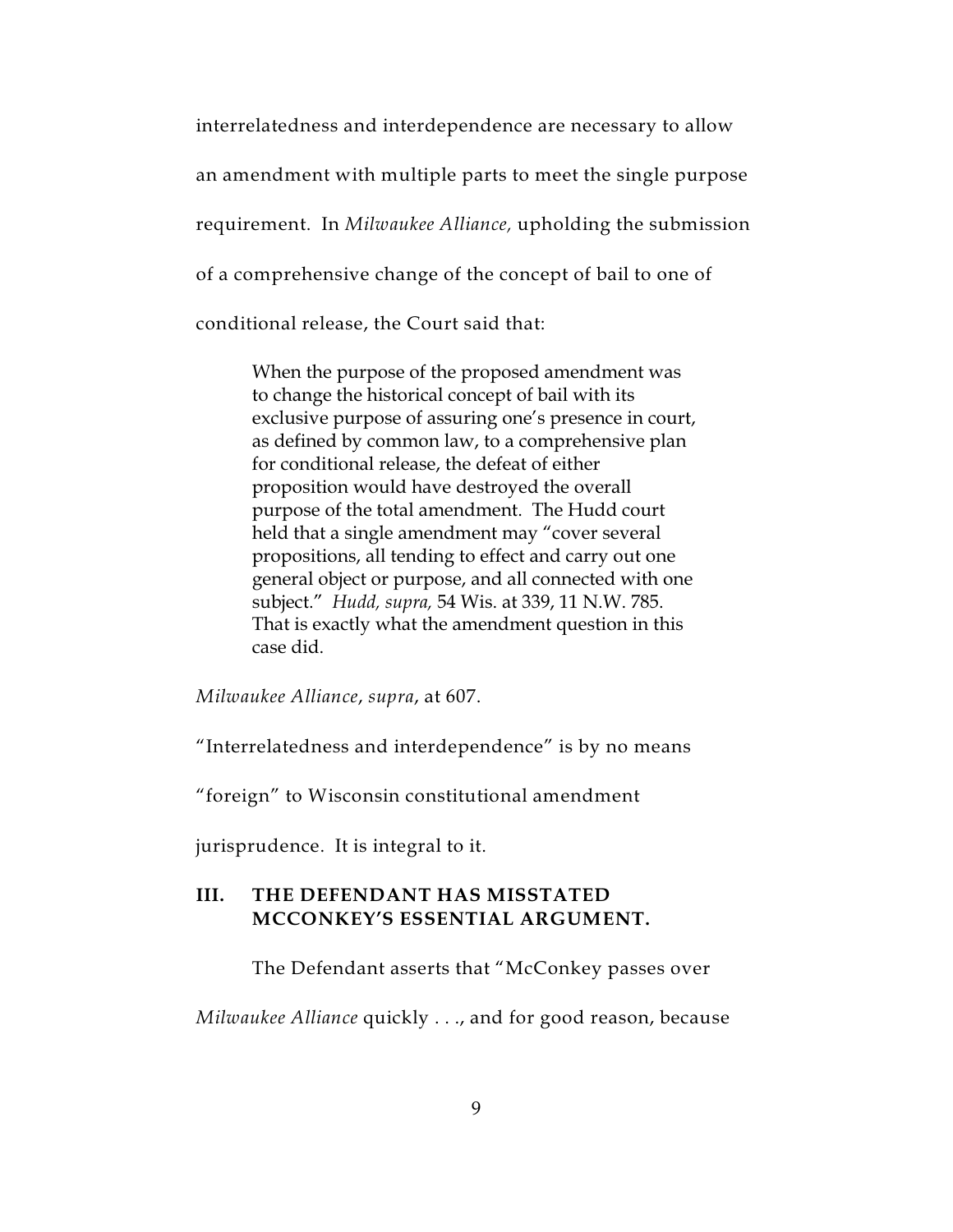the plaintiffs in that case made exactly the same argument here, namely that because the two propositions on the ballot were not dependent on one another, they should have been presented separately." *Defendant's Brief at 34-35.* The problem is this: that is not the argument that McConkey made.

McConkey asserted, and reasserts here, that the analysis done in *State ex rel. Thomson v. Zimmerman*, 264 Wis. 644, 60 N.W.2d 416 (1953) is most closely applicable to an analysis of the marriage amendment. In *Thomson* the Court articulated what it must do to determine if there is more than one purpose to the proposed amendment, explaining that if the defeat of one of the two propositions found in the amendment would not destroy the overall purpose asserted by the Legislature, the Court should then consider whether the ballot question has in fact more than one purpose. *Thomson*, *supra* at 651.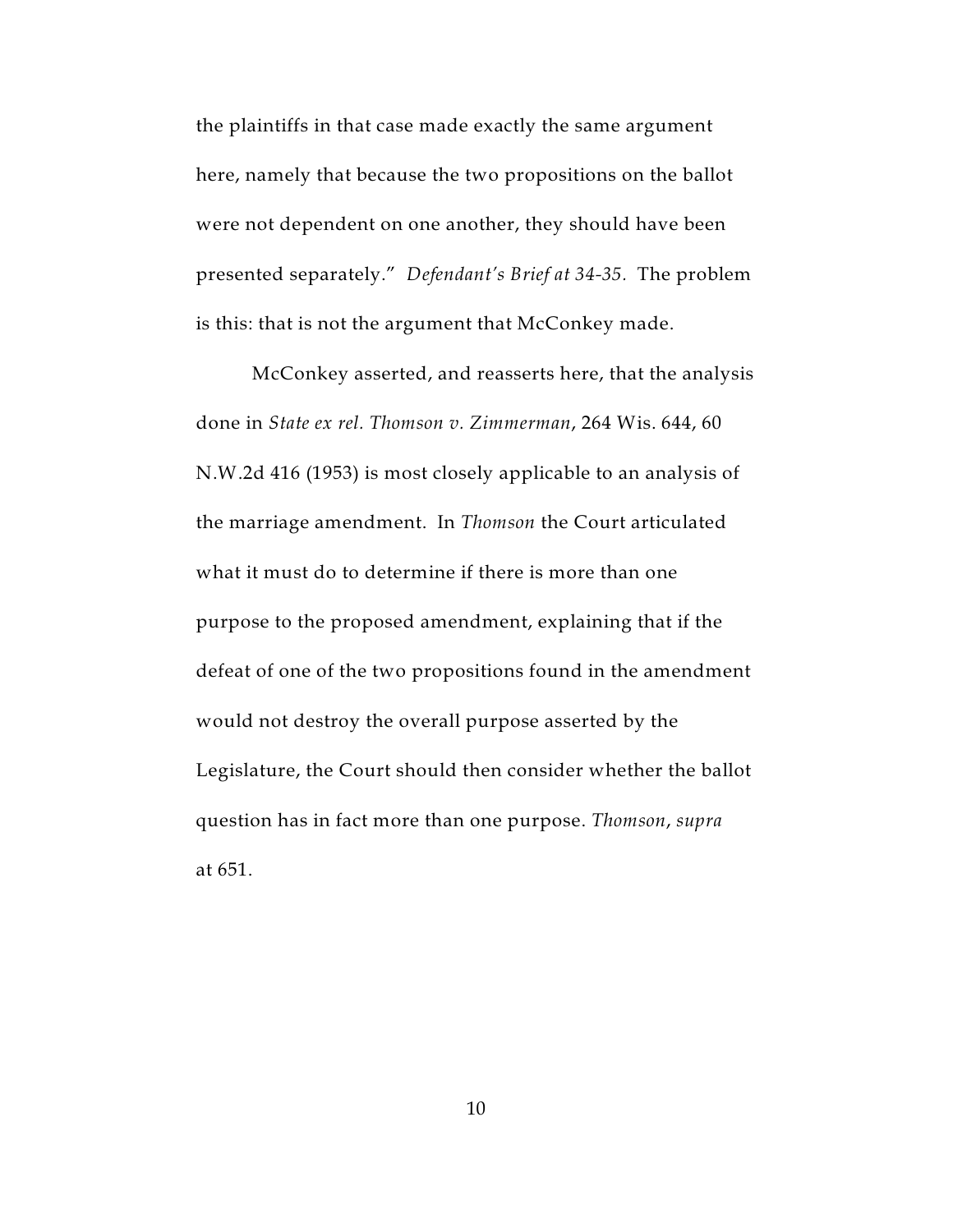As explained in McConkey's Brief<sup>2</sup> at pages  $40-45$ , when that analysis is applied to the marriage amendment, the Court will find that it was submitted to the voters in violation of Article XII, Section 1 of the Wisconsin Constitution.

#### **IV. CASES FROM OTHER STATES ARE IRRELEVANT.**

The Defendant has directed the Court to other states whose supreme courts have addressed the single subject rule as it applies under their laws and constitutions, claiming that the Wisconsin Supreme Court ought to follow their lead in interpreting Wisconsin's marriage amendment. While those cases are interesting, ultimately, they are irrelevant for numerous reasons but primarily for this one: Wisconsin has its own history regarding its own constitution and its own line of cases from which the Wisconsin Supreme Court must derive the basis for its decision in this case. Moreover, as McConkey's Brief explained in detail, the Wisconsin Constitution contains two articles that address the framers deep concern with logrolling: Article XII, Section 1, and

Formally titled "Brief of Plaintiff-Appellant- <sup>2</sup> Cross-Respondent William C. McConkey," filed with this Court on July 8, 2009, hereinafter referred to as "McConkey's Brief."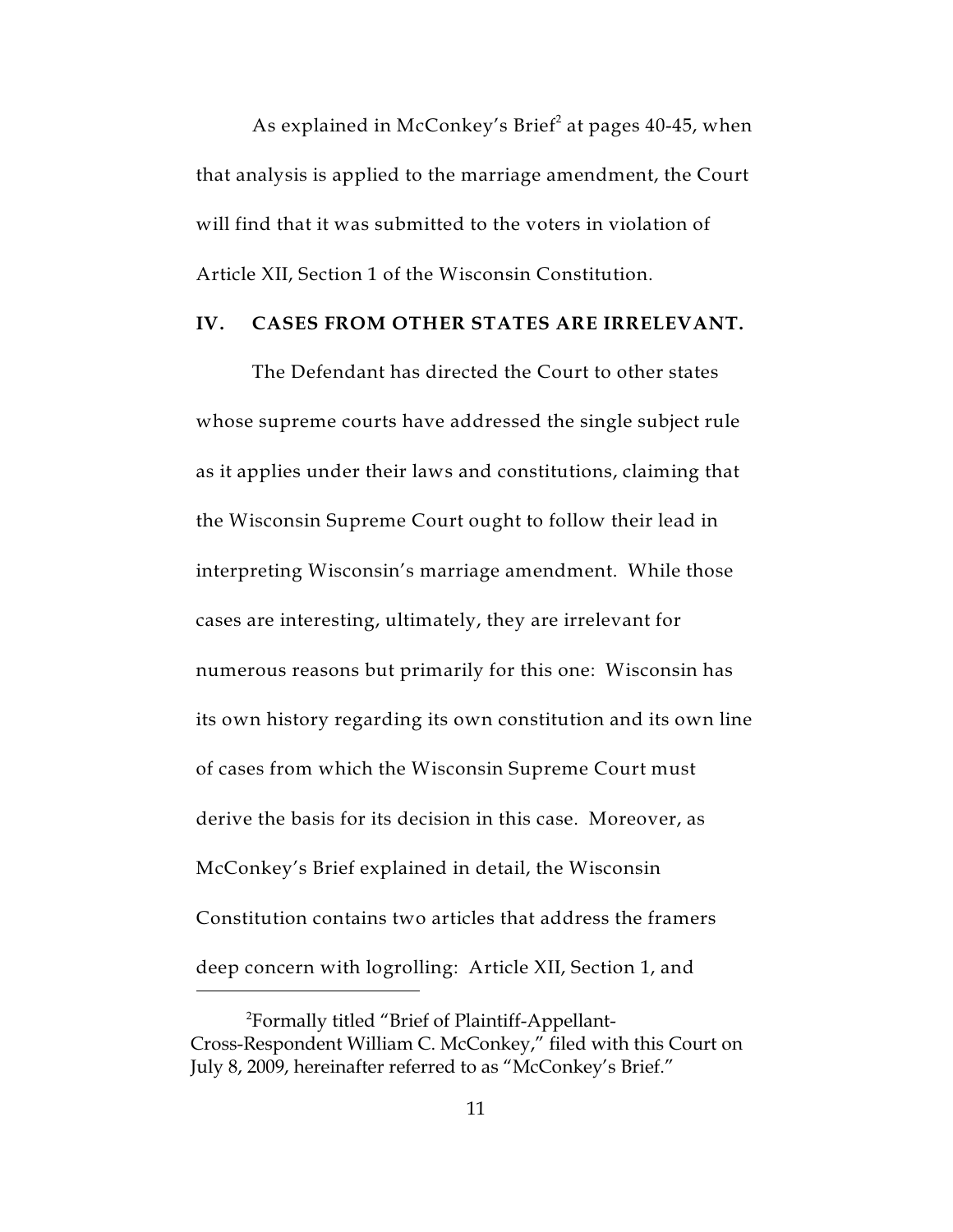Article IV, Section 18. It is within that constitutional context that the Court must make its decision.

Finally, it is impossible for this Court to know the political traditions of other states. The political traditions of this state, however, are well-known: Wisconsin has been and continues to be committed to open government, a high level of participation by its citizens in elections, and a full and fair presentation to the people by their representatives about the issues its government confronts. As a part of that tradition, Wisconsin voters had a right to expect that a crucial issue like the potential rights and obligations of unmarried individuals who are in a relationship that is not marriage would be discussed and considered fully. Instead, it was coupled with a definition of marriage that was emotionally compelling and presented to the voters in a logrolled resolution that stymied debate and restricted the voters' right to directly discuss and then address in the voting booth all of the issues before them.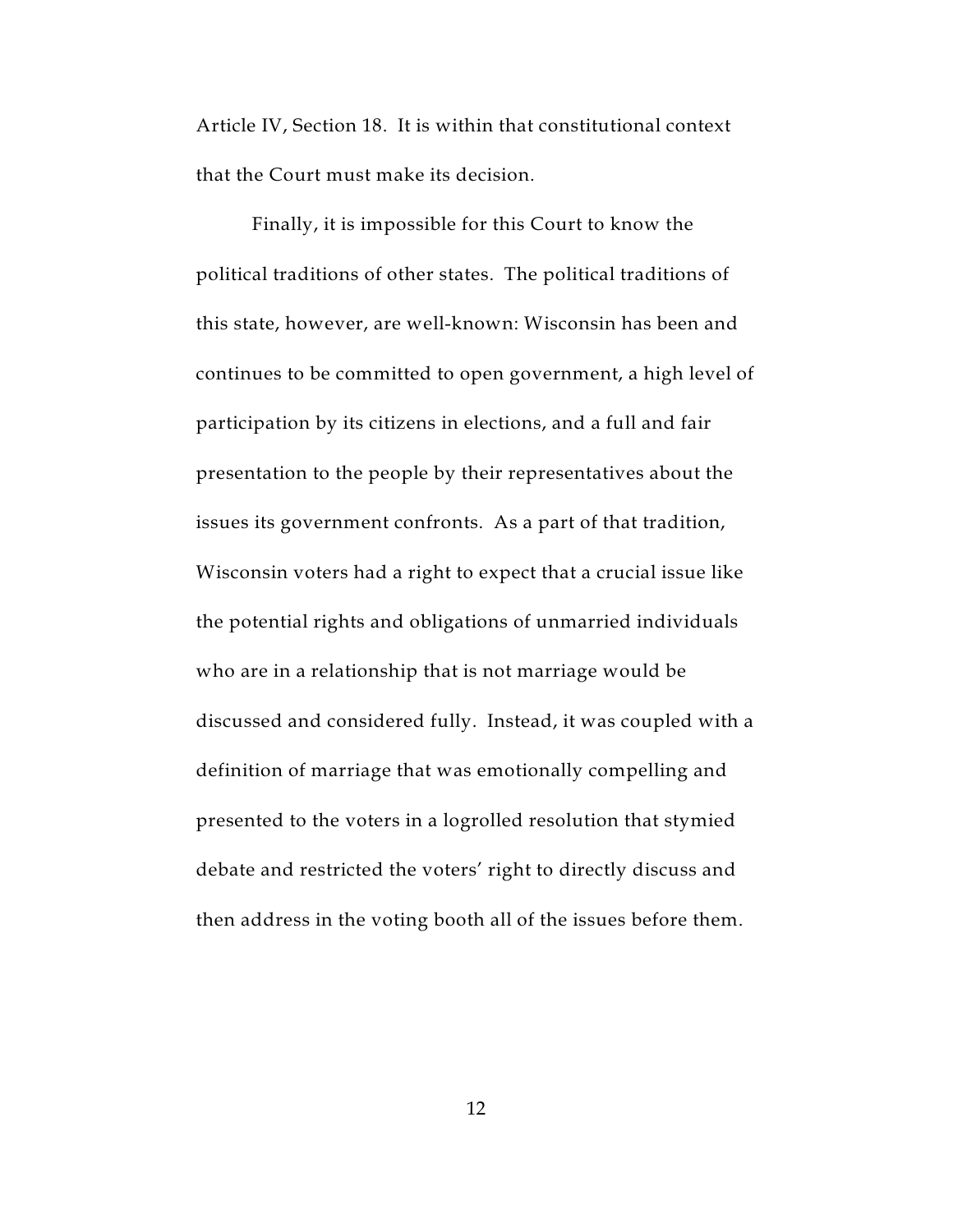#### **V. CONCLUSION.**

The judgment of the circuit court should be reversed and Article XIII, Section 13 of the Wisconsin Constitution should be declared unconstitutional because it was submitted to the voters in violation of Article XII, Section 1 of the Wisconsin Constitution.

Dated this  $28<sup>th</sup>$  day of August, 2009.

### CULLEN WESTON PINES & BACH LLP

By: */ s/ Tamara B. Packard*  Lester A. Pines, SBN 1016543 Tamara B. Packard, SBN 1023111

EDWARD S. MARION ATTORNEY-AT-LAW LLC

By: */ s/ Edward S. Marion*  Edward S. Marion, SBN 1016190

Attorneys for Plaintiff-Appellant-Cross-Respondent William C. McConkey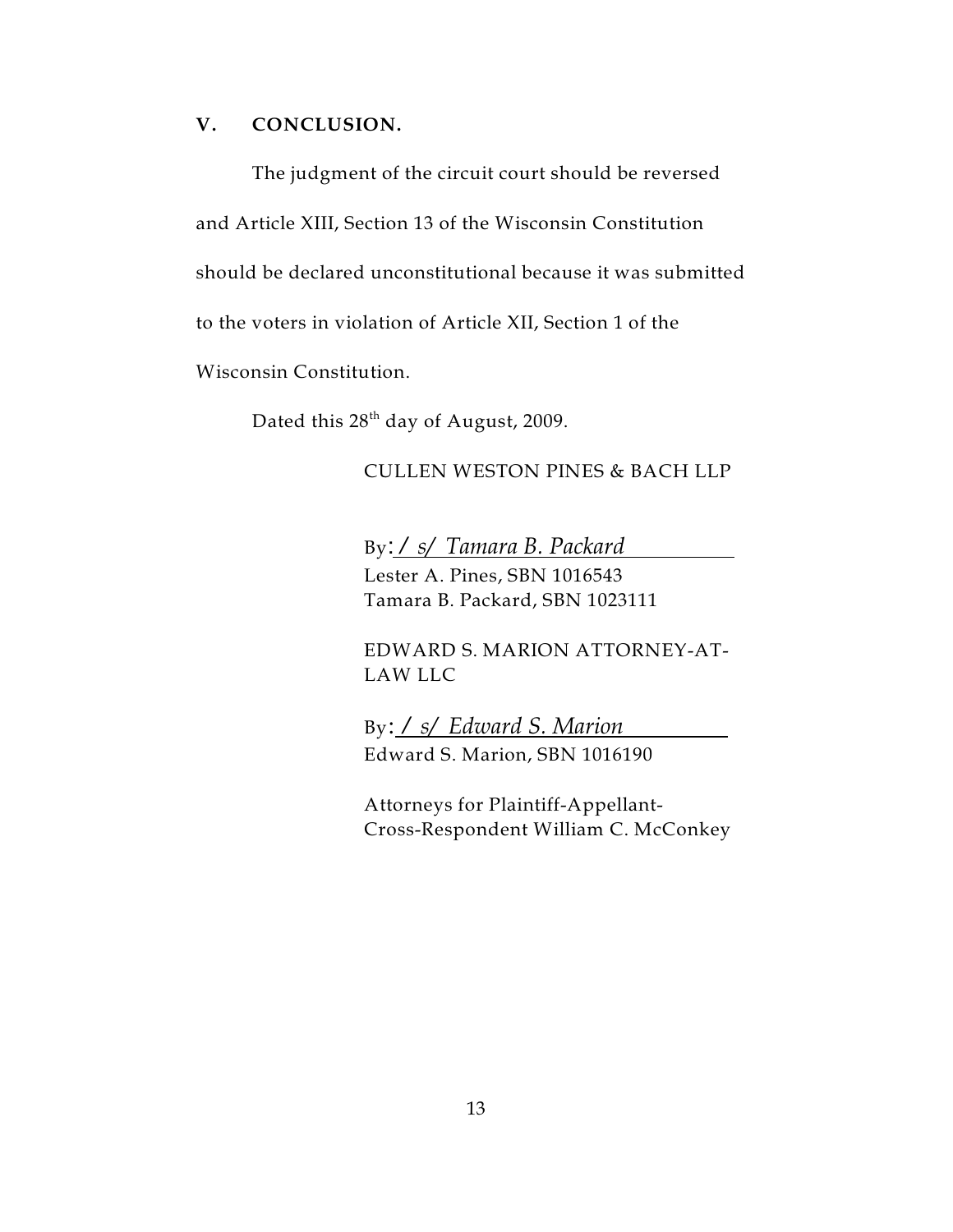#### **CERTIFICATION OF BRIEF**

I hereby certify that this brief conforms to the rules contained in s. 809.19(8)(b) and (c) for a brief and appendix produced with a proportional serif font. The length of this brief is 2,275 words.

*/ s/ Tamara B. Packard* 

Lester A. Pines, SBN 01016543 Tamara B. Packard, SBN 1023111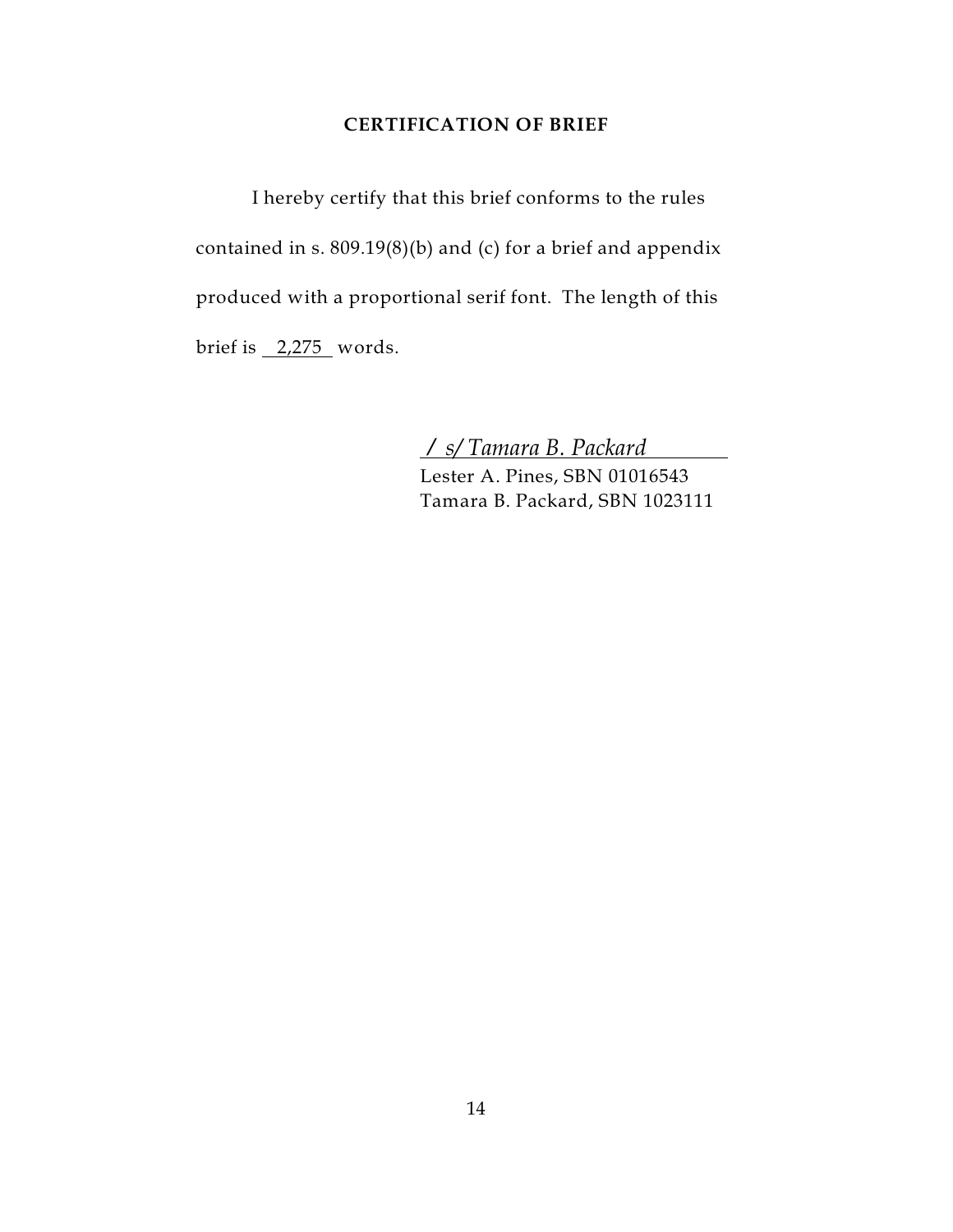### **CERTIFICATE OF COMPLIANCE WITH RULE 809.19(12)**

I hereby certify that:

I have submitted an electronic copy of this brief, excluding the appendix, if any, which complies with the requirements of §809.19(12).

I further certify that:

This electronic brief is identical in content and format to the printed form of the brief filed as of this date.

A copy of this certificate has been served with the paper copies of this brief filed with the Court and served on all opposing parties.

*/ s/ Tamara B. Packard* 

Lester A. Pines, SBN 01016543 Tamara B. Packard, SBN 1023111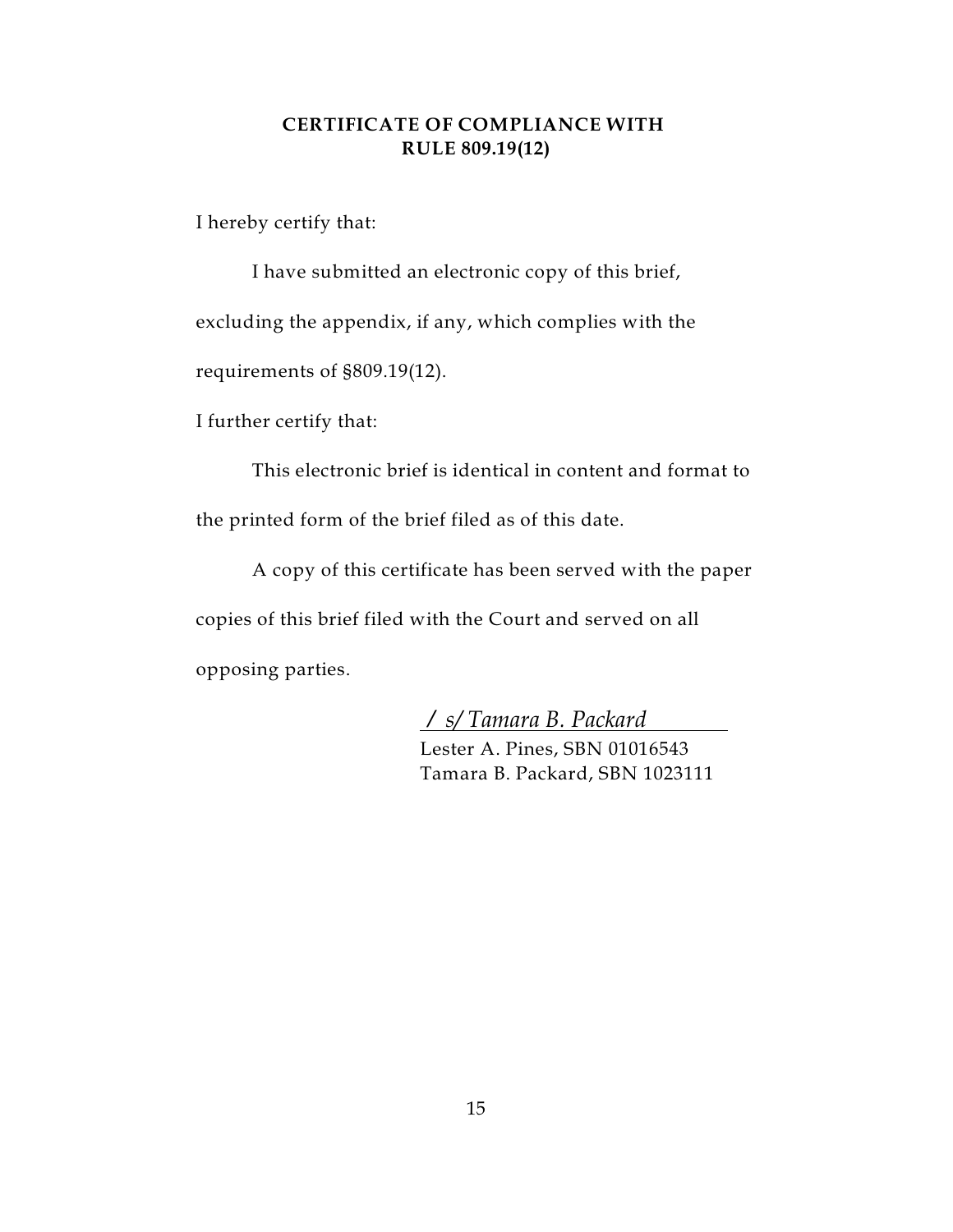### SUPREME COURT OF WISCONSIN \_\_\_\_\_\_\_\_\_\_\_\_\_\_\_\_\_\_\_\_\_\_\_\_\_\_\_

Appeal No. 2008AP001868

WILLIAM C. McCONKEY,

Plaintiff-Appellant-Cross-Respondent,

vs. Dane Co. Circuit Court Case No. 2007-CV-002657

J.B. VAN HOLLEN, in his role as Attorney General of Wisconsin,

Defendant-Respondent-Cross-Appellant.

ON APPEAL AND CROSS APPEAL FROM THE FINAL ORDER OF THE DANE COUNTY CIRCUIT COURT DATED JUNE 9, 2008, THE HONORABLE RICHARD G. NIESS, PRESIDING, AND ON CERTIFICATION FROM THE COURT OF APPEALS

RESPONSE BRIEF OF CROSS-RESPONDENT

CULLEN WESTON PINES EDWARD S. MARION

Lester A. Pines, SBN 1016543 Edward S. Marion, SBN 1016190 Tamara B. Packard, SBN 1023111 716 Ottawa Trail 122 W. Washington Ave., #900 Madison, WI 53711 Madison, WI 53703 Telephone: (608) 334-9741 Telephone: (608) 251-0101 Facsimile: (608) 251-2883

& BACH LLP ATTORNEY-AT- LAW LLC

Dated: August 28, 2009.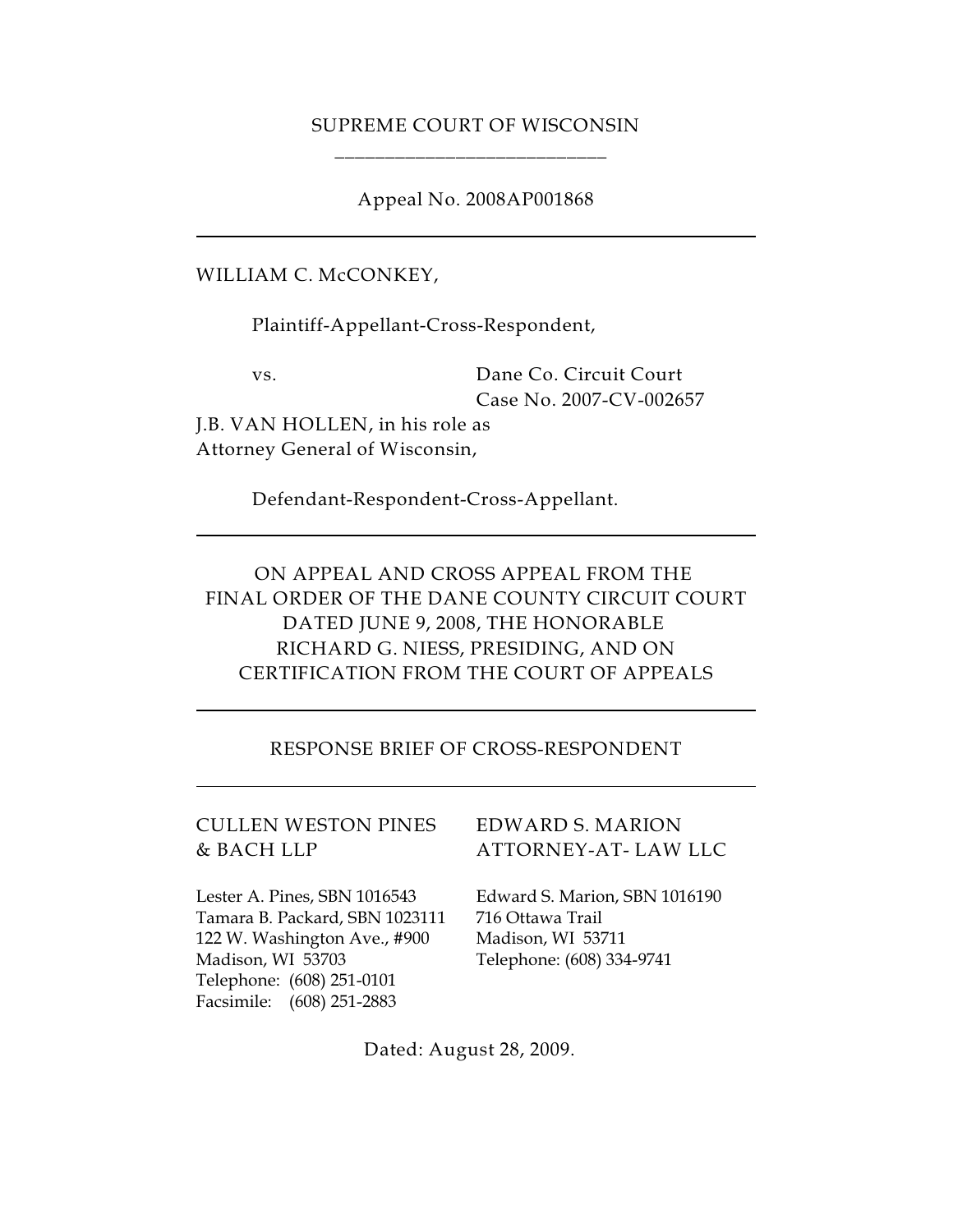### **TABLE OF CONTENTS**

|    |             | Page                                                                                                              |
|----|-------------|-------------------------------------------------------------------------------------------------------------------|
|    |             |                                                                                                                   |
|    |             |                                                                                                                   |
|    |             |                                                                                                                   |
| I. |             | McCONKEY HAS STANDING TO BRING THIS                                                                               |
|    | Α.          | The General Standing Analysis.  2                                                                                 |
|    | <b>B.</b>   | McConkey's "No" Vote On The Second<br>Question Was Diluted, And Therefore He<br>Has Standing To Bring This Case 4 |
|    | $C_{\cdot}$ | McConkey Also Has Standing Because<br>His Constitutional Right To Engage In<br>Political Speech Was Impaired 8    |
|    | D.          | This Is A Rare Case Where Voter Status<br>Alone Provides Standing 10                                              |
|    | Ε.          | Cases Cited By The Defendant, Finding<br>No Standing Due To No Injury, Have No                                    |
|    |             |                                                                                                                   |
|    |             |                                                                                                                   |
|    |             | CERTIFICATE OF COMPLIANCE WITH                                                                                    |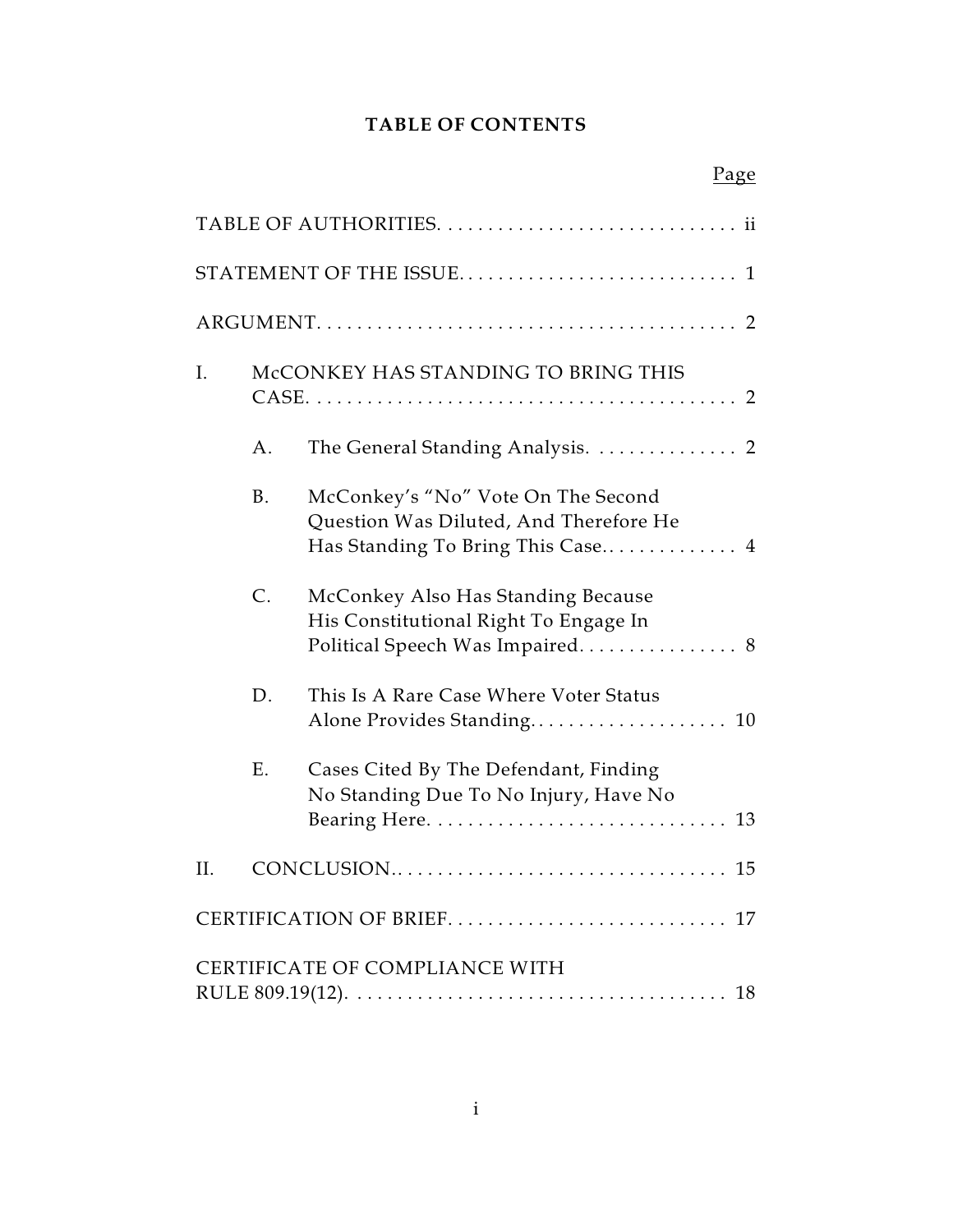### **TABLE OF AUTHORITIES**

| Cases                                                                                                                 |
|-----------------------------------------------------------------------------------------------------------------------|
| American Civil Liberties Union v. Darnel,                                                                             |
| Baker v. Carr,                                                                                                        |
| Dalton v. Meister,<br>52 Wis. 2d 173, 188 N.W.2d 494 (1971). 9                                                        |
| Department of Commerce v. United States House of Representatives,                                                     |
| Elections Board of Wisconsin v. Wisconsin Manufacturers and<br>Commerce,<br>227 Wis. 2d 650, 597 N.W.2d 721 (1991). 8 |
| Elrod v. Burns,                                                                                                       |
| Fox v. Wis. Dep't of Health and Soc. Servs.,<br>112 Wis.2d 514, 334 N.W.2d 532 (1983) 2-3                             |
| Harman v. Forssenius,                                                                                                 |
| Jones'El v. Berge,<br>164 F. Supp. 2d 1096 (W.D. Wis. 2001). 9                                                        |

### *Lance v. Coffman*,

|--|--|--|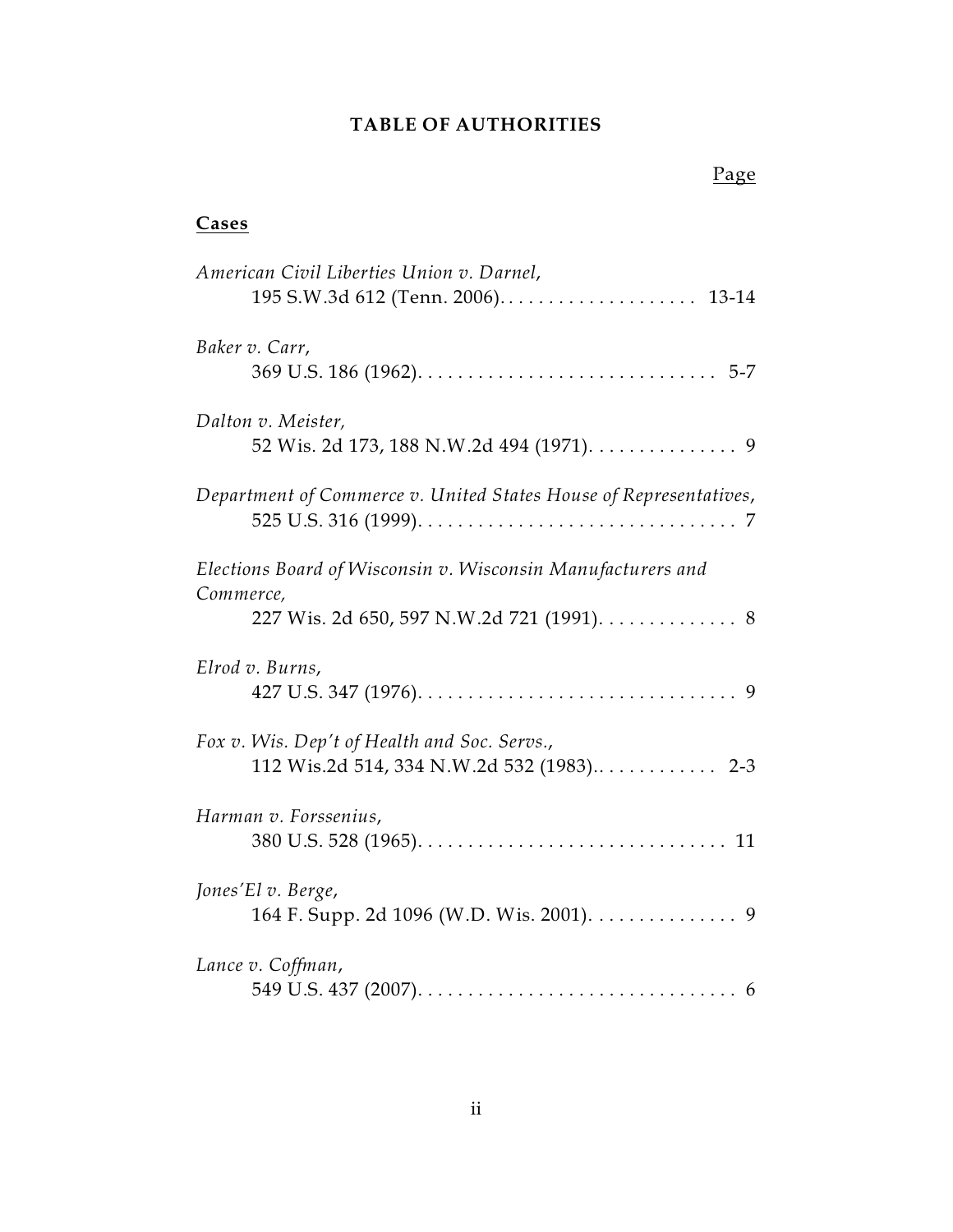| Largess v. Supreme Judicial Court for the State of Massachusetts,<br>373 F.3d 219 (1 <sup>st</sup> Cir. 2004), |
|----------------------------------------------------------------------------------------------------------------|
| cert. denied, 125 S.Ct. 618 (2004). 10-11                                                                      |
| Metropolitan Builders Association of Greater Milwaukee v. Village<br>of Germantown,                            |
| 2005 WI App 103, 282 Wis.2d 458, 698 N.W.2d 301. 3                                                             |
| Milwaukee Brewers Baseball Club v. Wis. Dep't of<br>Health and Soc. Servs.,                                    |
| 130 Wis. 2d 56, 387 N.W.2d 245 (1986). 2                                                                       |
| Milwaukee County Pavers Ass'n. v. Fiedler,                                                                     |
| New York Times v. Sullivan,                                                                                    |
| State ex rel. 1st Nat. Bank v. M & I Peoples Bank,<br>95 Wis. 2d 303, 290 N.W.2d 321 (1980). 3                 |
| Thirty Voters of the County of Kauai v. Do,                                                                    |
| U.S. v. Hays,                                                                                                  |
| Williams v. Rhodes,                                                                                            |
| Wisconsin's Envtl. Decade, Inc. v. Pub. Serv. Comm'n of Wis.,<br>69 Wis. 2d 1, 230 N.W.2d 243 (1975). 2-3      |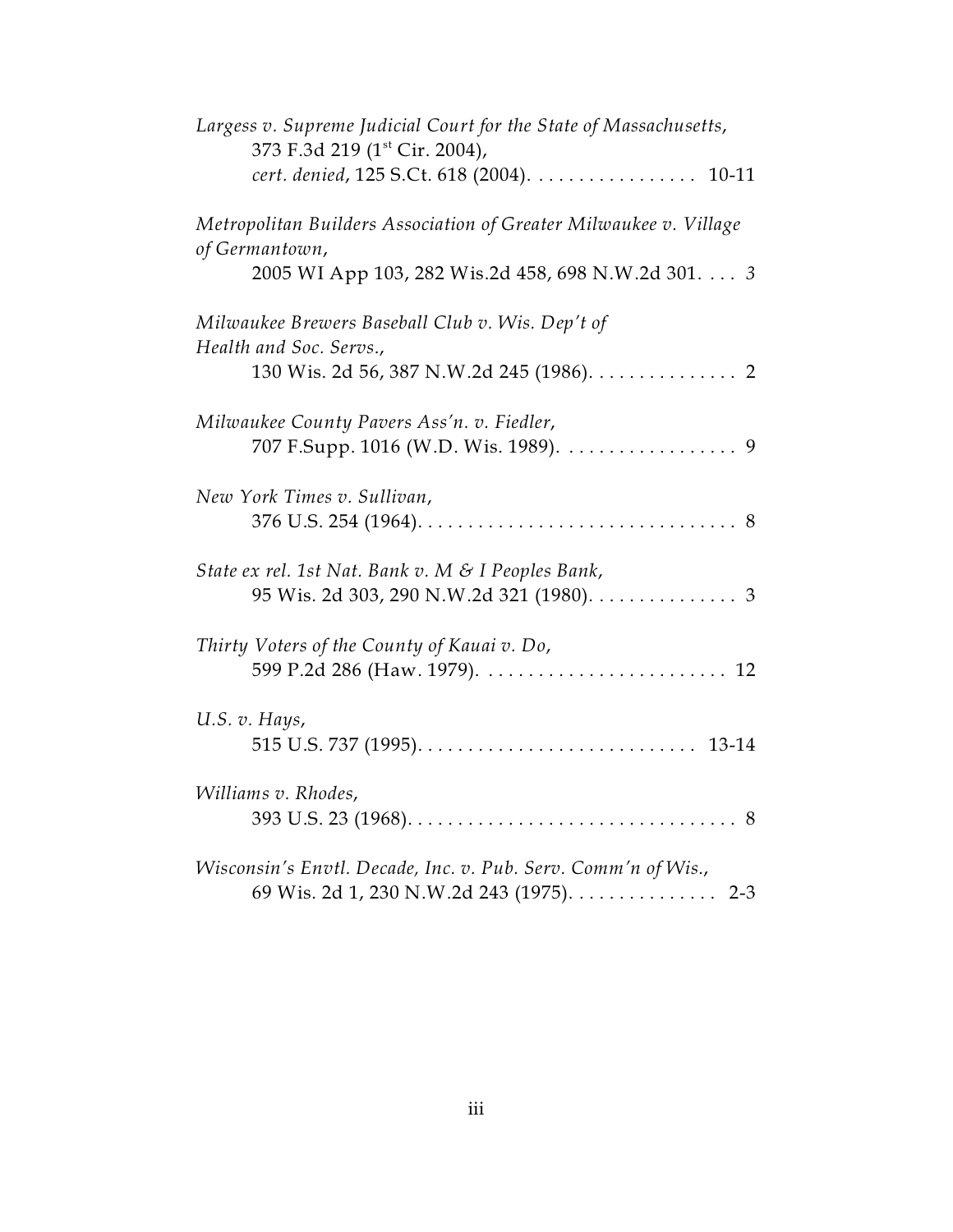### **Wisconsin Constitution**

### **United States Constitution**

|--|--|--|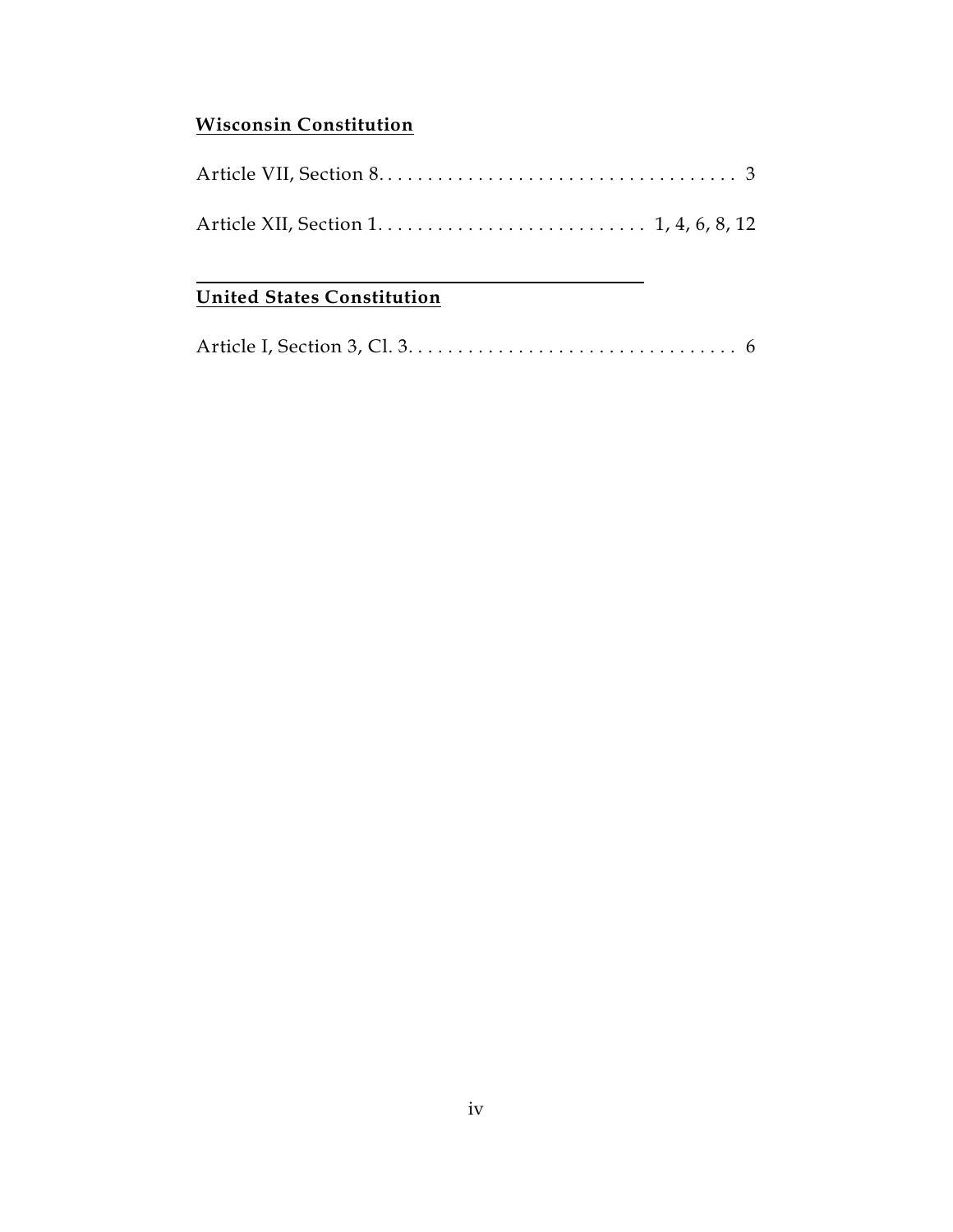#### **STATEMENT OF THE ISSUE**

Plaintiff-Appellant-Cross-Respondent William

McConkey ("McConkey") disagrees with the standing issue as stated by the Defendant-Appellee-Cross-Appellant Attorney General J.B. Van Hollen ("Defendant") in his Brief. The Cross-Appellant's issue for appeal is more properly stated as follows:

Does a voter who challenges the constitutionality of an amendment to the Wisconsin Constitution on the basis that the amendment was actually two distinct and separate amendments submitted to the voters as a single question in violation of the procedural "single subject" requirement contained in Article XII, Section 1 of the Wisconsin Constitution have standing to bring such a challenge when, had the questions been submitted to the voters in two referenda, he would have voted "no" on each question, and also would have been able to engage in electioneering to persuade other voters to at least vote "no" on the second question, even if they felt it necessary to vote "yes" on the first question?

The Circuit Court answered yes.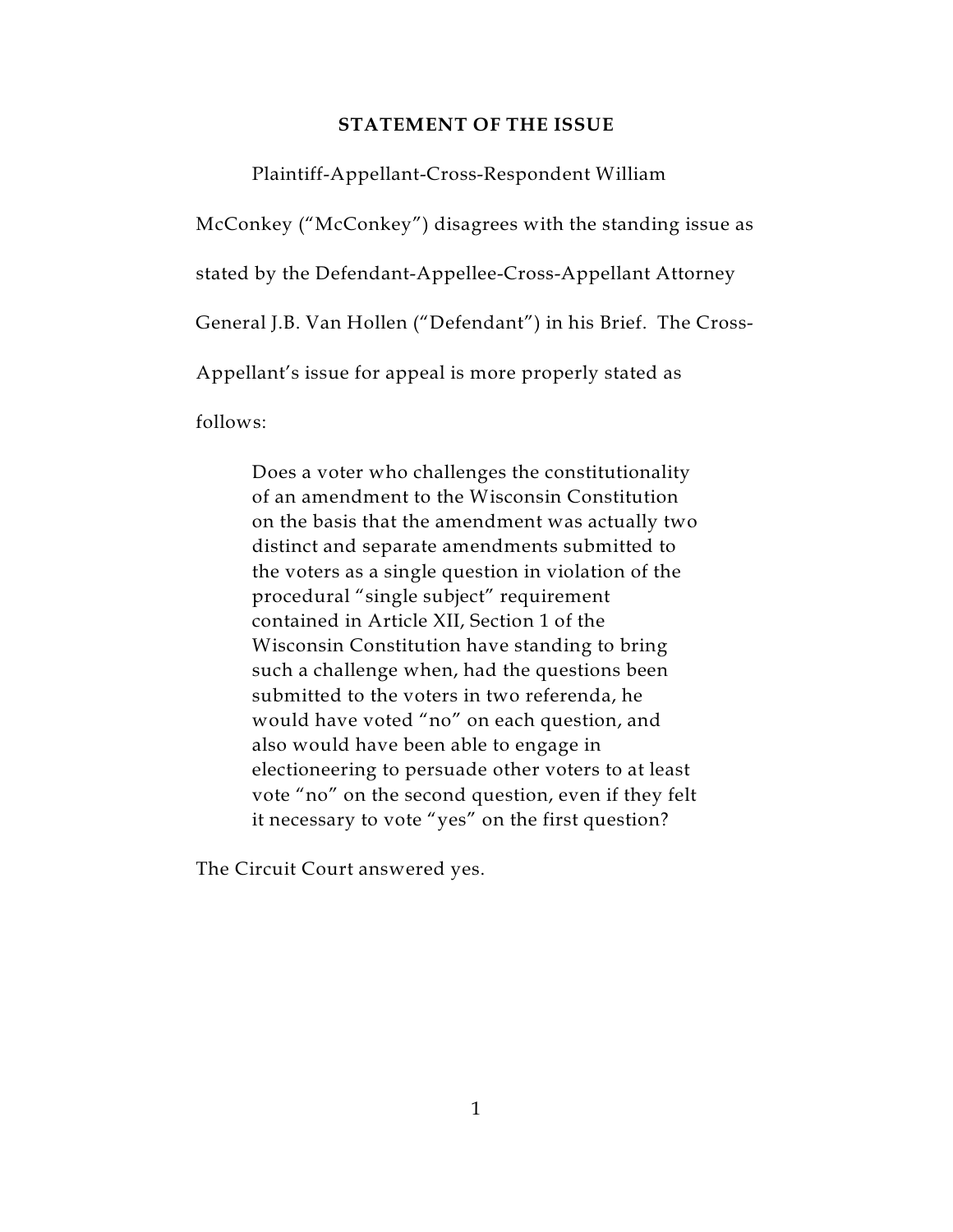#### **ARGUMENT**

### **I. McCONKEY HAS STANDING TO BRING THIS CASE**.

#### **A. The General Standing Analysis.**

The Defendant describes the general standing rules for Wisconsin courts relatively fairly. That is, to satisfy the standing requirement in Wisconsin, a plaintiff must allege that the action at issue directly caused injury to a legally protected interest of the plaintiff. *Milwaukee Brewers Baseball Club v. Wis. Dep't of Health and Soc. Servs*., 130 Wis. 2d 56, 65, 387 N.W.2d 245, 248-49 (1986); *Wisconsin's Envtl. Decade, Inc. v. Pub. Serv. Comm'n of Wis.*, 69 Wis. 2d 1, 10, 230 N.W.2d 243, 248 (1975). The law of standing is construed liberally, and even a "trifling interest" may be sufficient where actual injury is demonstrated*. Milwaukee Brewers Baseball Club*, 130 Wis. 2d at 64, 387 N.W.2d at 248; *Fox v. Wis. Dep't of Health and Soc. Servs.*, 112 Wis.2d 514, 524, 334 N.W.2d 532, 537 (1983).

Wisconsin courts are not jurisdictionally confined to consider only "cases and controversies" like Federal courts are; rather, they have jurisdiction over "all matters civil and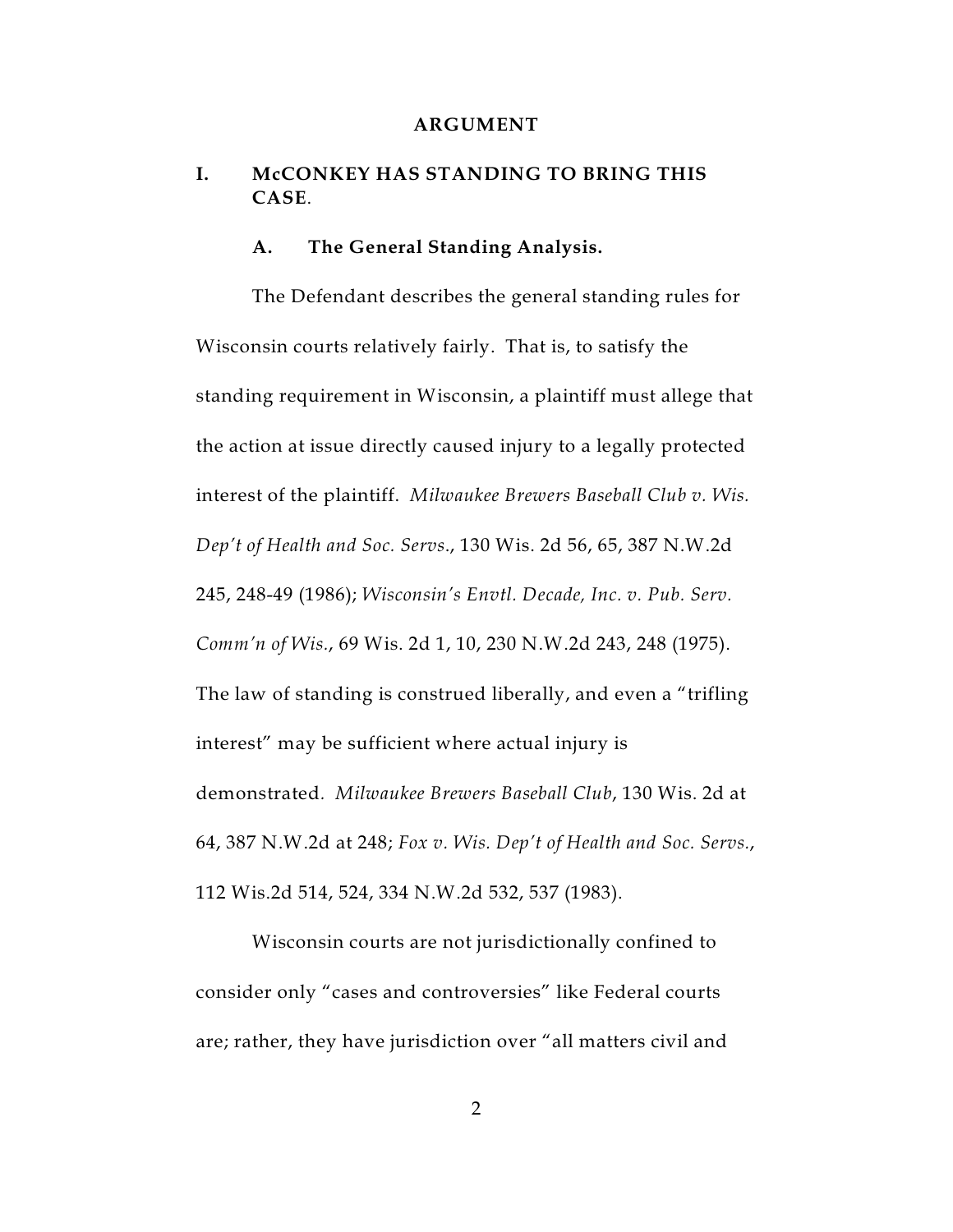criminal." *Wis. Const. Art. VII, Sec. 8.* However, Wisconsin courts have applied a similar standing doctrine, and have drawn from Federal cases on standing, as a matter of "sound judicial policy." *See State ex rel. 1st Nat. Bank v. M & I Peoples Bank*, 95 Wis. 2d 303, 308, n. 5, 290 N.W.2d 321 (1980); *Fox v. Wisconsin Dept. of Health and Social Services*,112 Wis. 2d 514, 524-25, 334 N.W.2d 532 (1983). Thus, Wisconsin courts find Federal case law to be persuasive as to what the standing rules should be. *See Metropolitan Builders Association of Greater Milwaukee v. Village of Germantown*, 2005 WI App 103, ¶14, n. 3, 282 Wis.2d 458, 467, 698 N.W.2d 301, *citing Wisconsin's Environmental Decade, Inc. v. PSC*, 69 Wis. 2d 1, 11, 230 N.W.2d 243 (1975).

In this case, the Defendant challenges McConkey's standing soley based on the claim that he has suffered no injury. This brief shows that McConkey has been injured in several different and important ways by the Legislature's logrolling activities, and therefore has standing to pursue his case.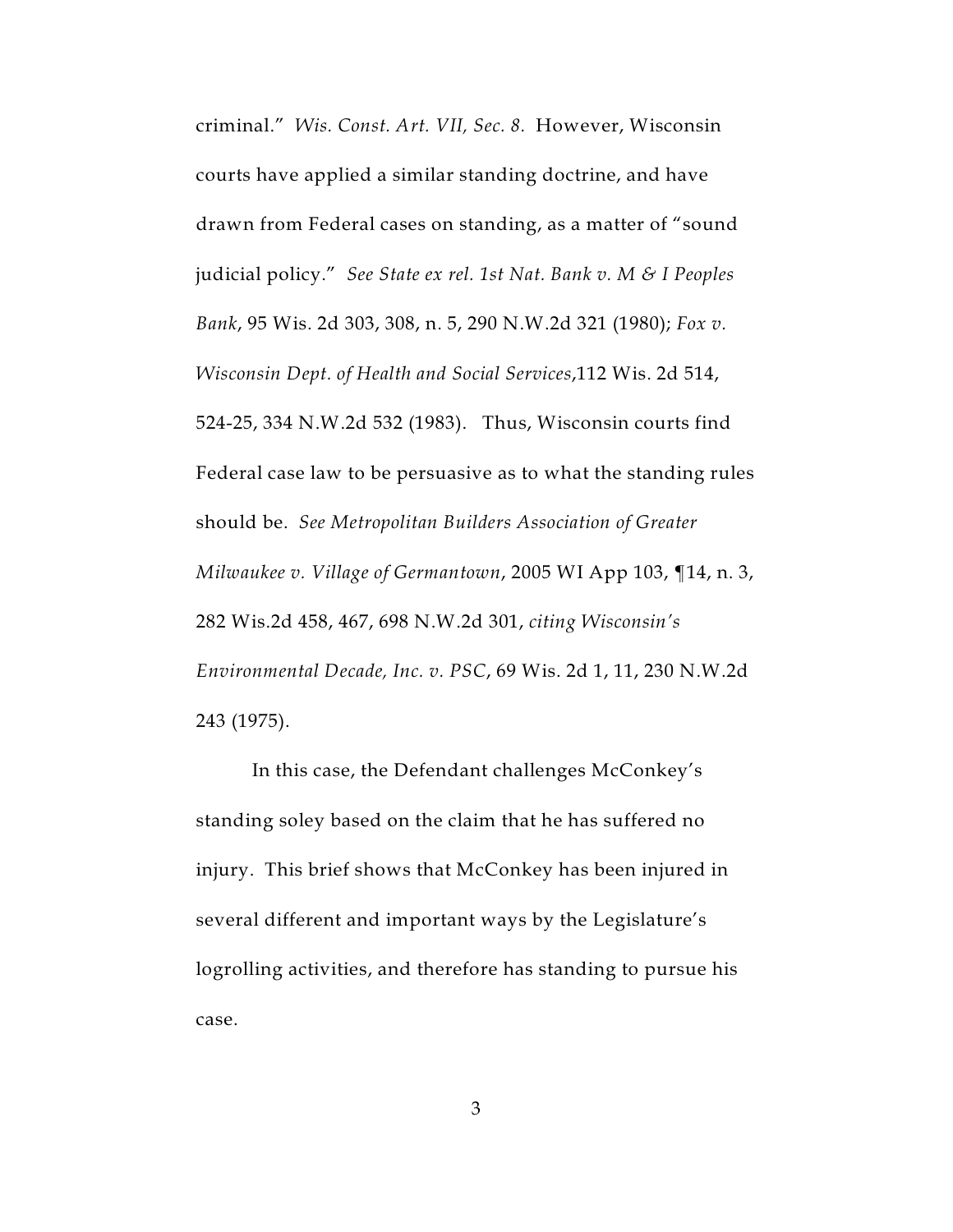### **B. McConkey's "No" Vote On The Second Question Was Diluted, And Therefore He Has Standing To Bring This Case.**

Article XII, Section 1 of the Wisconsin Constitution guarantees each voter the opportunity to vote on each proposed amendment to the Constitution. As the Defendant acknowledges at pages 6-7 of his Standing Brief,<sup>1</sup> it is designed to protect against logrolling and ensure that the will of the voters on each proposition is accurately reflected in election results. Defendant then makes the logic-leap that those and only those who would have voted "yes"on the definition of marriage as "one man and one woman" (the first question) and "no" on the denial of marriage and any legal status "identical to or substantially similar" to marriage for unmarried individuals (the second question), i.e., only those voters who were themselves literally "logrolled," would have standing to bring this suit. He contends that because McConkey would have voted "no" on both questions, he does

 ${}^{1}$ Formally titled "Brief of Cross-Appellant," filed on August 13, 2009 as the second portion of the "Combined Brief and Appendix of Defendant-Respondent-Cross-Appellant," and hereinafter referred to as the Defendant's Standing Brief.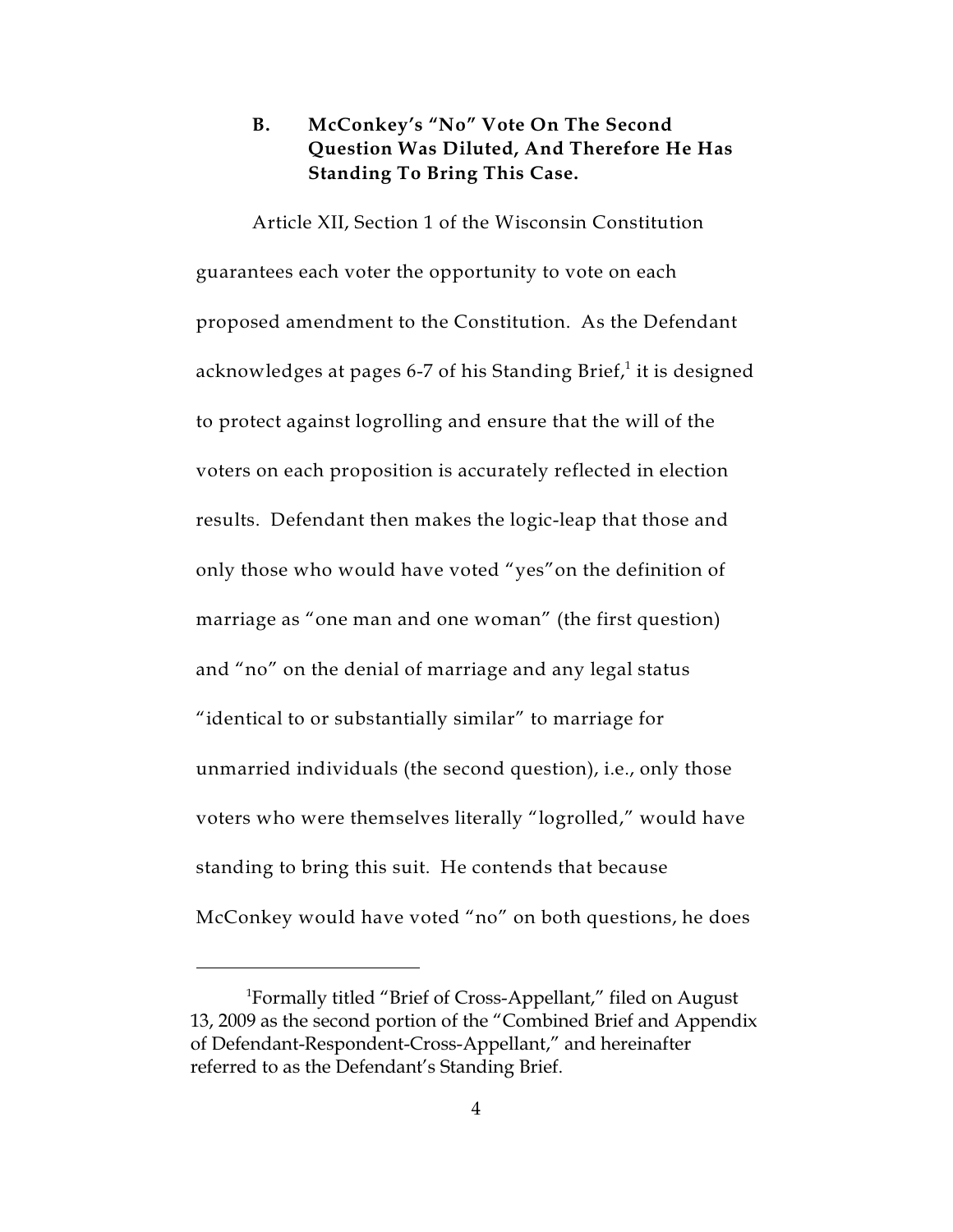not.

The Defendant's position is narrow, legally unsupported, and reflects a failure to consider the very real and substantial injury to the effectiveness of McConkey's vote caused by the Legislature's logrolling activities. McConkey's claim in this case is that he and other voters as an electorate were deprived of the right to express their true collective will on each question when the two proposed amendments were presented as a single question, and thus their right to vote in accordance with Constitutional requirements was impaired. McConkey's own Constitutionally-protected right to vote was impaired when his "no" vote was diluted, as explained further below.

A citizen's right to vote without arbitrary impairment by the state has long been recognized as a legally protected interest conferring standing. *Baker v. Carr*, 369 U.S. 186, 208 (1962). A court need not decide whether a plaintiff challenging state action relating to voting rights will ultimately prevail in order to find that the plaintiff has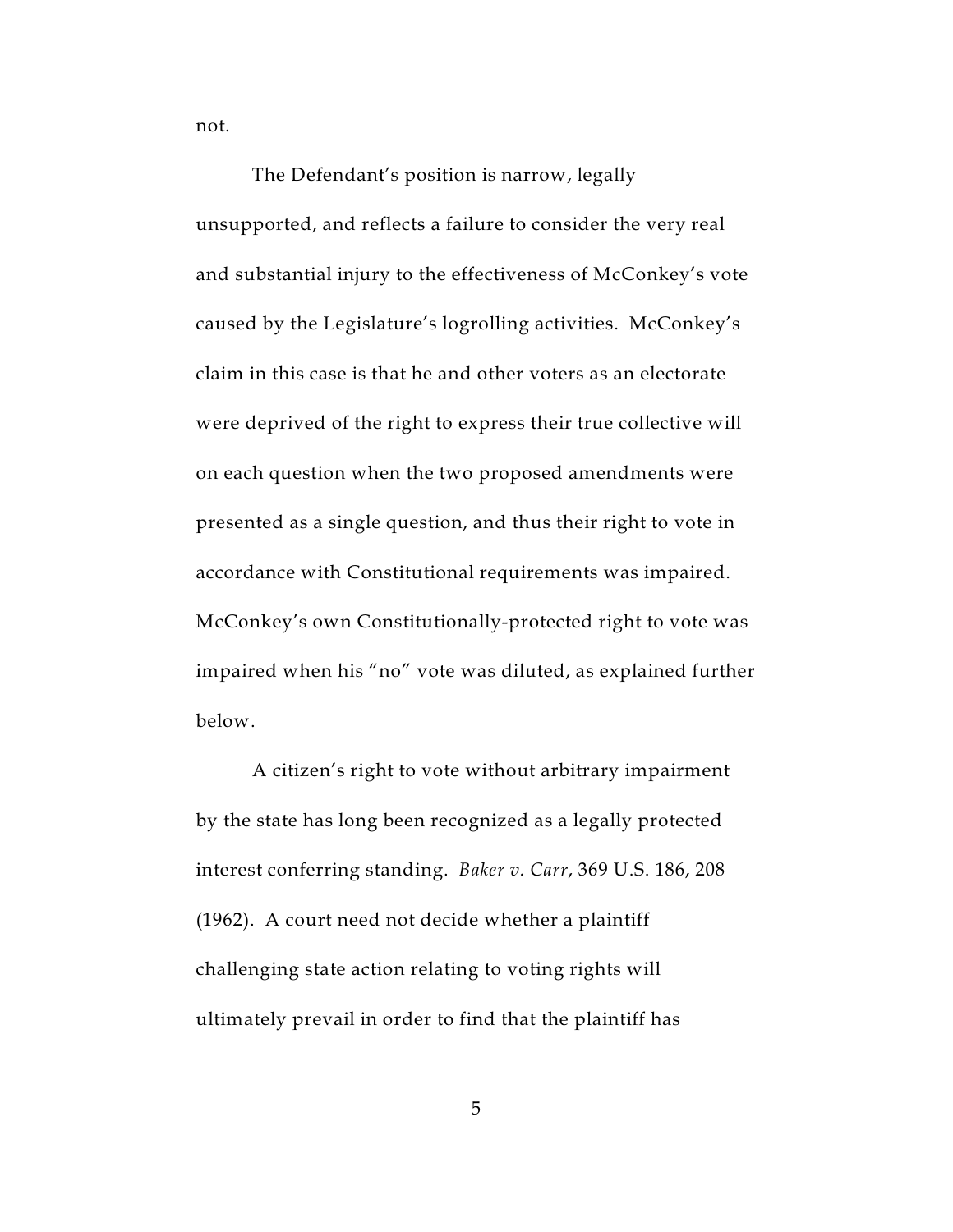standing*. Id.* Instead, an action to protect a citizen's right to vote is sufficient to establish standing because the plaintiff is asserting a direct and adequate interest in maintaining the effectiveness of his vote. *Id.* Had the legislature complied with Article XII, Section 1, the Wisconsin electorate would have voted on each question separately, and the true will of the electorate would have been reflected in the results.

By forcing a "yes/no" voter to vote "yes" on both questions in order to indicate her support for the first question, the influence of McConkey's "no" vote on the second question was diluted. Dilution of a citizen's vote is an impairment sufficient to confer Article III standing, whether that dilution is the result of a "false tally," by refusal to count votes from arbitrarily selected precincts, or by a stuffing of the ballot box. *See Baker v. Carr*, 369 U.S. 186, 208 (1962).<sup>2</sup>

Article XII, Section 1 is just like the Apportionment Clause of the United States Constitution, Art. 1 sec. 3, cl. 3,

The viability of the *Baker v. Carr* standing rule for voters in <sup>2</sup> voting cases has been reaffirmed by the Supreme Court on numerous occasions, most recently in *Lance v. Coffman*, 549 U.S. 437 (2007).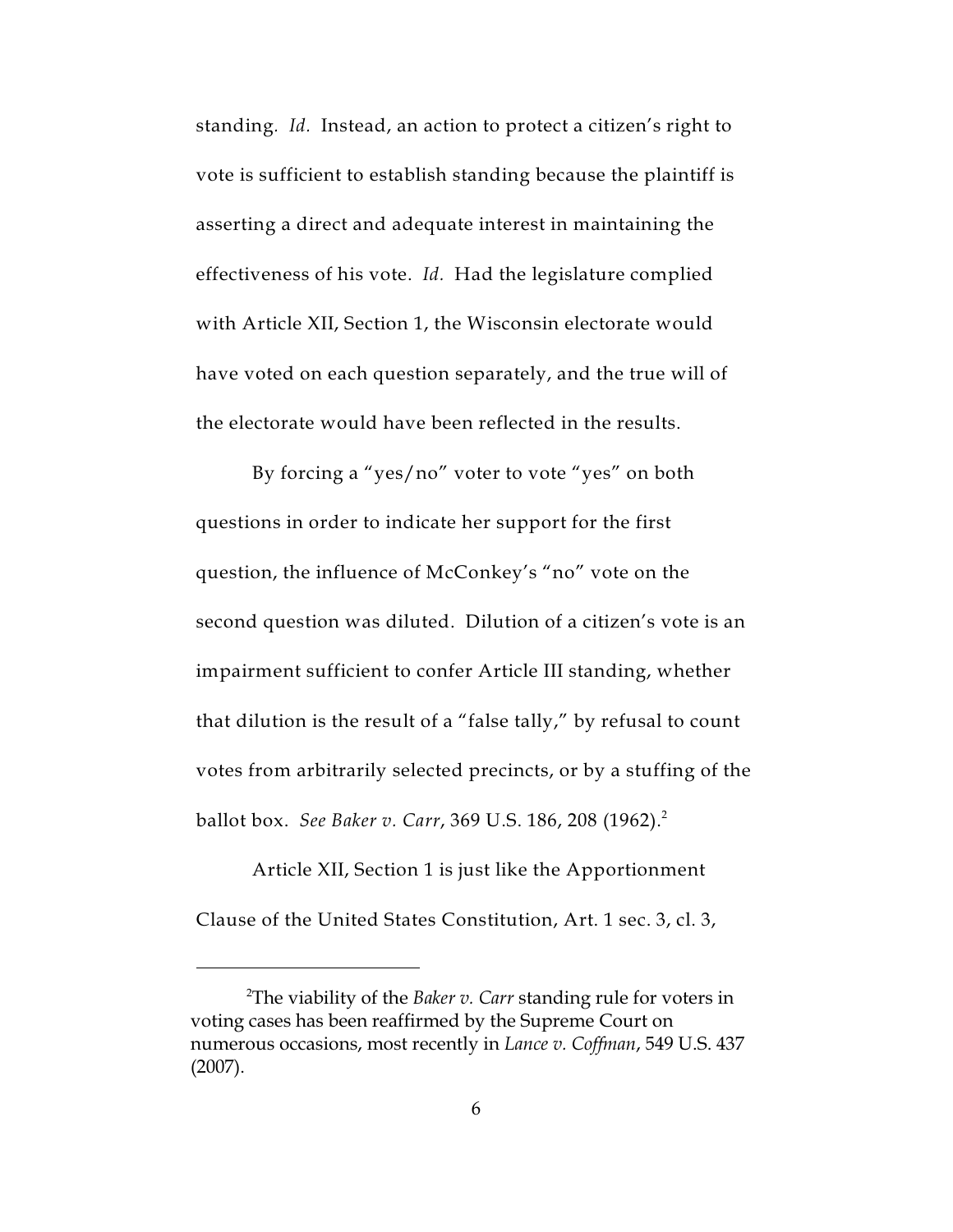which ensures that the people are represented in the House of Representatives "according to their respective Numbers," in that both provisions ensure each voter "the effectiveness of their votes." *See Baker v. Carr*, 369 U.S. at 208. A claim by a voter that the effectiveness of his vote has been impaired is not, as the Defendant would have it, a generalized grievance that does not confer standing. Rather, the assertion of vote dilution "satisfies the injury-in-fact, causation, and redressibility requirements" of Article III standing. *Department of Commerce v. United States House of Representatives*, 525 U.S. 316, 334 (1999).

*Department of Commerce* involved a challenge under the Apportionment Clause to the Census Bureau's plan to use statistical sampling to determine the population for purposes of congressional apportionment. Under that method, Indiana would likely lose a seat in the House of Representatives. Merely by virtue of his status as an Indiana resident and voter, Plaintiff Hofmeister was found to have standing because "with one fewer Representative, Indiana residents' votes will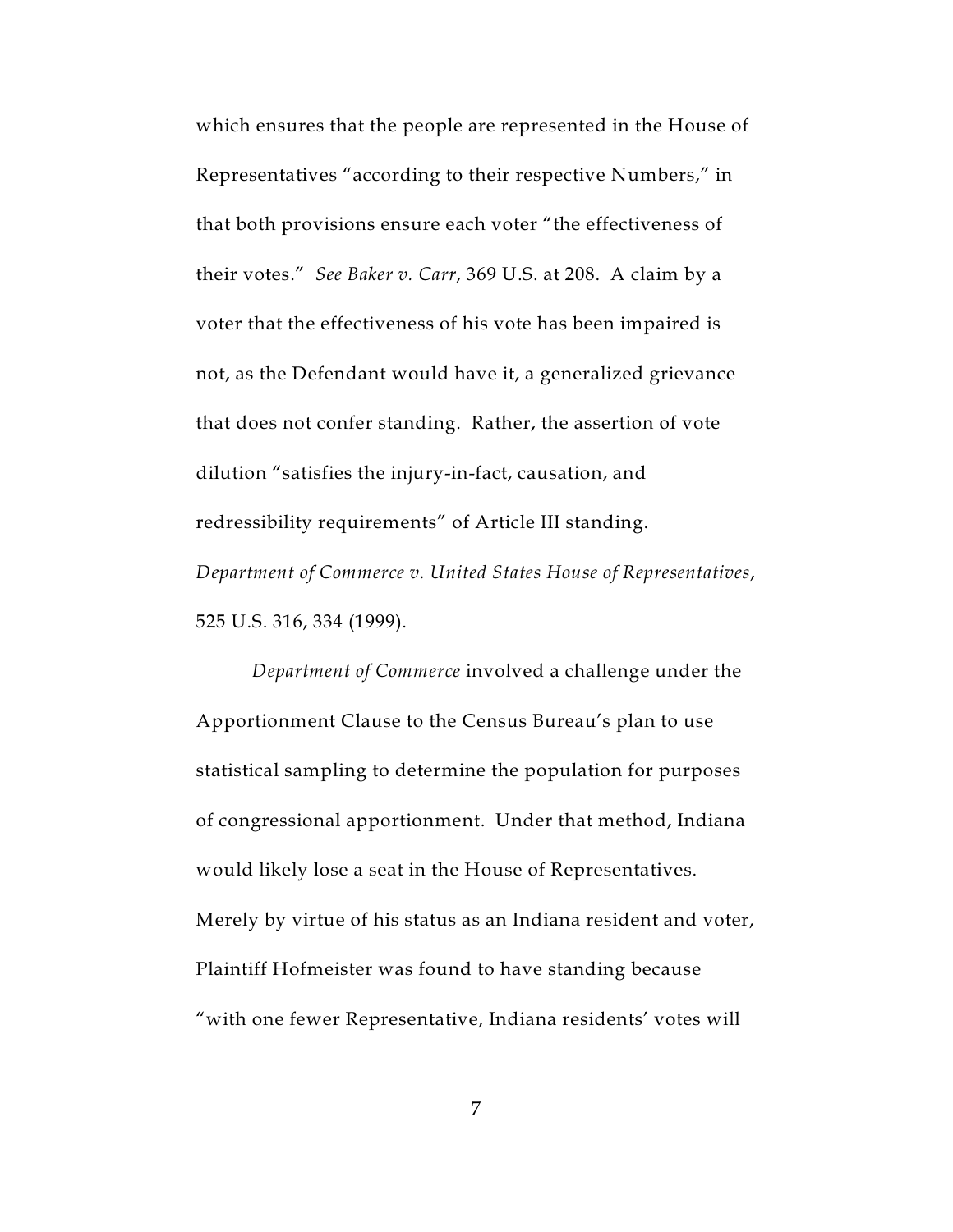be diluted." Likewise in this case, with the ballot box on the second question effectively being "stuffed" with "yes" votes by voters who would have voted "no" if the two questions had been posed separately, McConkey's "no" vote on that question was diluted. Hence, he has standing to pursue this case.

### **C. McConkey Also Has Standing Because His Constitutional Right To Engage In Political Speech Was Impaired.**

By failing to comply with Article XII, Section 1's command to submit each proposed amendment to the voters as a separate question, the legislature also hindered McConkey from engaging in full debate on each of the questions. Political debate is one of the most jealously guarded, fundamental constitutional rights protected by both the Wisconsin and United States Constitutions. *New York Times v. Sullivan*, 376 U.S. 254, 270 (1964) ("debate on public issues should be uninhibited, robust, and wide open."); *Williams v. Rhodes*, 393 U.S. 23, 32 (1968) ("Competition in ideas and governmental policies is at the core of our electoral process."); *see also Elections Board of Wisconsin v. Wisconsin*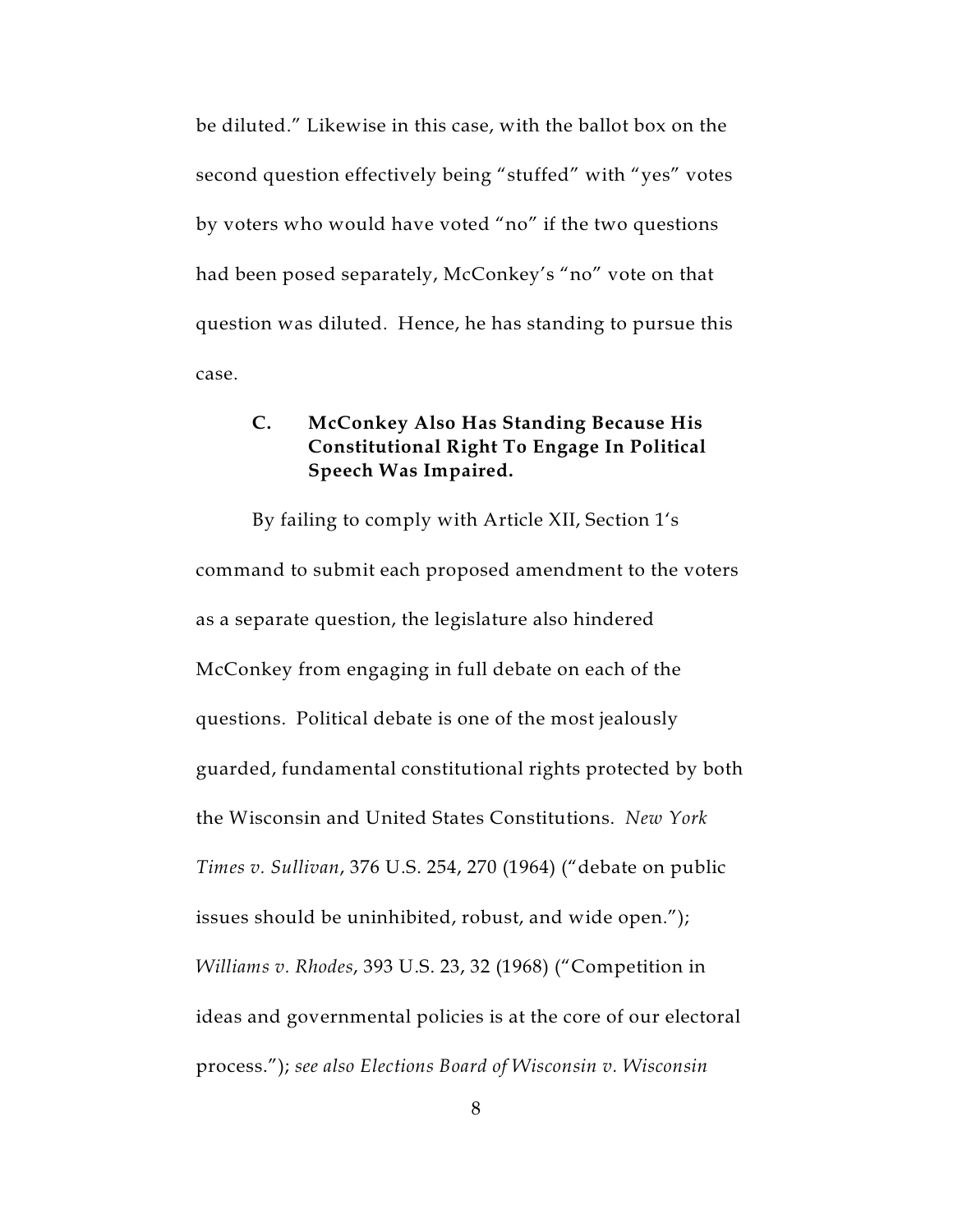*Manufacturers and Commerce,* 227 Wis. 2d 650, 597 N.W.2d 721 (1991); *Dalton v. Meister,* 52 Wis. 2d 173, 184-186, 188 N.W.2d 494 (1971).

"The loss of First Amendment freedoms, for even minimal periods of time, unquestionably constitutes irreparable injury." *Elrod v. Burns*, 427 U.S. 347, 373-74 (1976) (plurality opinion). Any alleged violation of fundamental constitutional rights constitutes injury as a matter of law, particularly when more than merely money is at stake. *Milwaukee County Pavers Ass'n. v. Fiedler*, 707 F.Supp. 1016, 1031-32 (W.D. Wis. 1989); *see also Jones'El v. Berge*, 164 F. Supp. 2d 1096, 1123 (W.D. Wis. 2001) ("the violation of a fundamental constitutional right constitutes irreparable harm, even if it is temporary.").

By combining the two questions into one, the debate over the two proposed amendments was necessarily truncated. McConkey and other electors were unable to discuss compromise. It was impossible for voters like McConkey to try and persuade those concerned about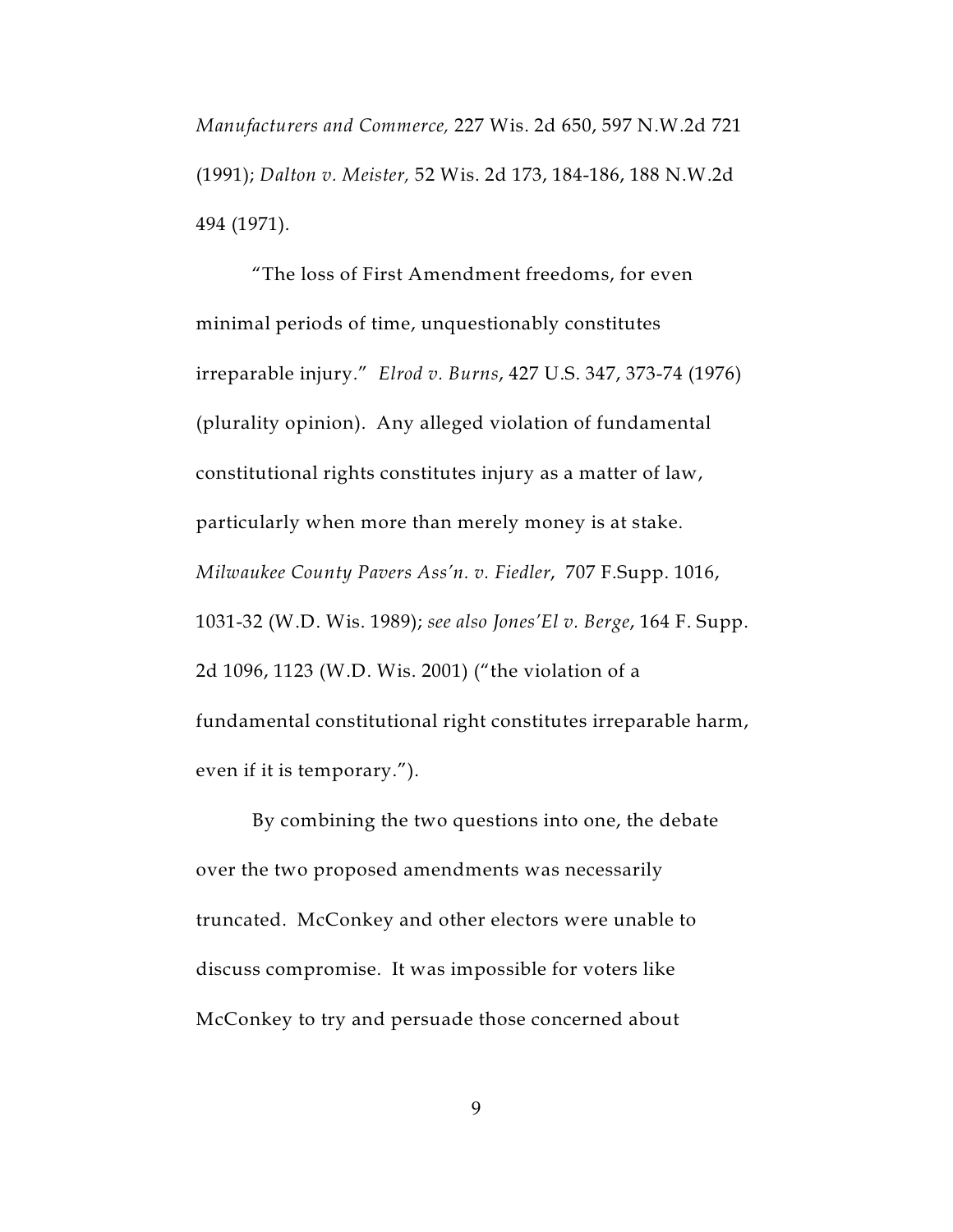"defending marriage" to accept the first amendment but reject the second. The debate on the amendment was telescoped into an "all or nothing" proposition. The single subject rule is designed to avoid just such effects. That restriction on debate, discussion and compromise, exactly the political speech protected as a fundamental right under the Wisconsin and United States Constitutions, caused injury to McConkey.

### **D. This Is A Rare Case Where Voter Status Alone Provides Standing.**

Regardless of whether McConkey was injured by dilution of his vote, infringement on his free speech rights, or some other specific injury, this is also one of the rare cases where his status as a voter, otherwise undifferentiated, is sufficient to meet the standing criteria.

In another "marriage case," *Largess v. Supreme Judicial Court for the State of Massachusetts,* 373 F.3d 219 (1<sup>st</sup> Cir. 2004), *cert. denied*, 125 S.Ct. 618 (2004), the First Circuit Court of Appeals held that plaintiffs, seeking to enjoin implementation of the Massachusetts Supreme Court's order directing the State of Massachusetts to recognize the marriage of same-sex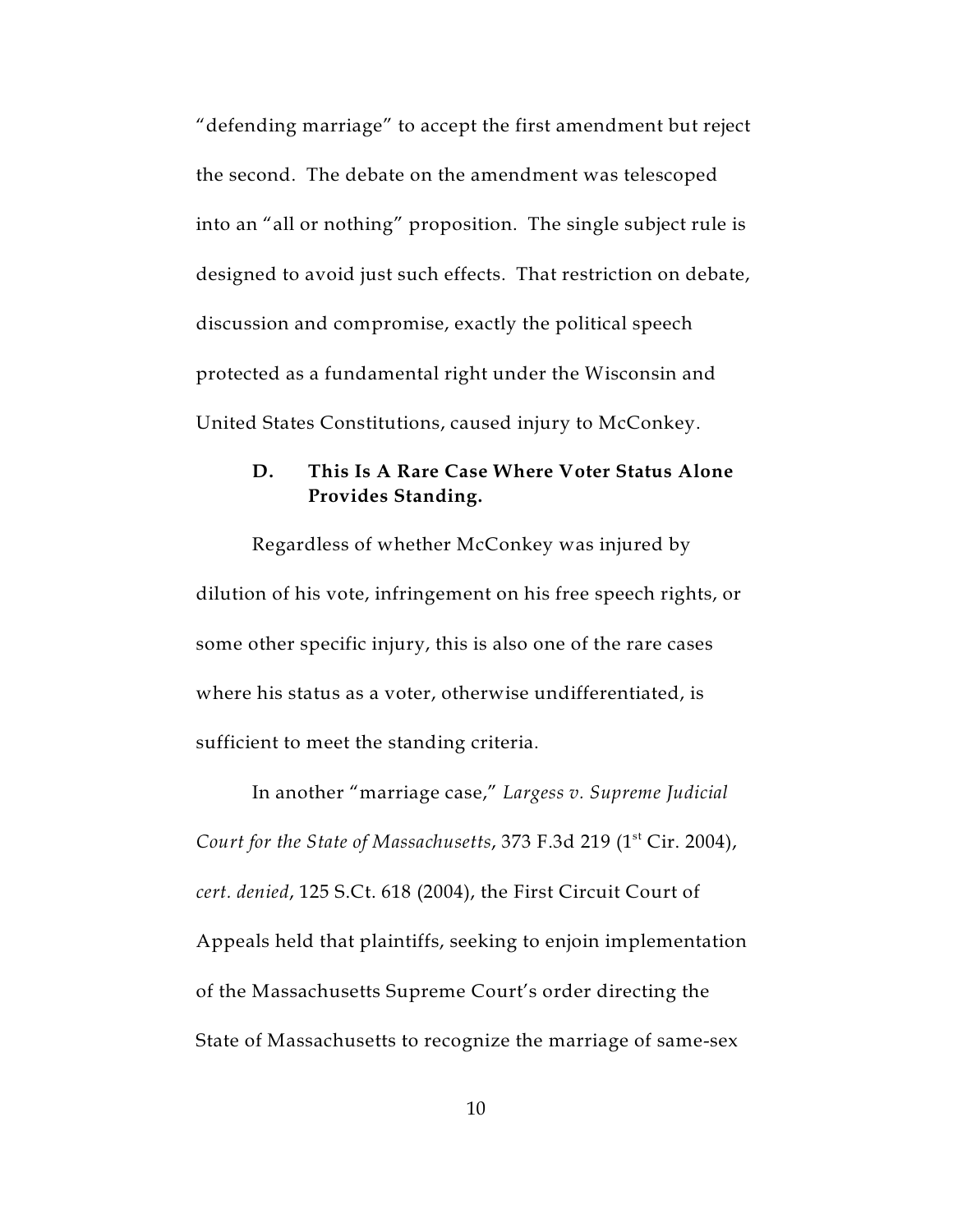couples, had standing to pursue their claim that the order deprived them of their federal right to a republican form of government under the Guarantee Clause. The plaintiffs asserted standing purely on the basis that they were citizens of Massachusetts; others asserted standing as members of that state's legislature acting as individuals. The defendants challenged the plaintiffs' standing, alleging, much as the Defendant does here, that "at most, they share an undifferentiated harm with other voters." The First Circuit Court rejected this argument:

[T]he circumstances of this case present a rare instance in which the standing issue is intertwined and inseparable from the merits of the underlying claim. If the plaintiffs are correct that the Guarantee Clause extends rights to individuals in at least some circumstances, then the usual standing inquiry–which distinguishes between concrete injuries and injuries that are merely abstract and undifferentiated–might well be adjusted to the nature of the claimed injury.

*Id.* at 224-25.

Similarly, a voter who had registered and paid a required poll tax was found to have standing to challenge the poll tax, in *Harman v. Forssenius*, 380 U.S. 528, 534, n. 6 (1965). Likewise, the Hawaii Supreme Court found the electorate as a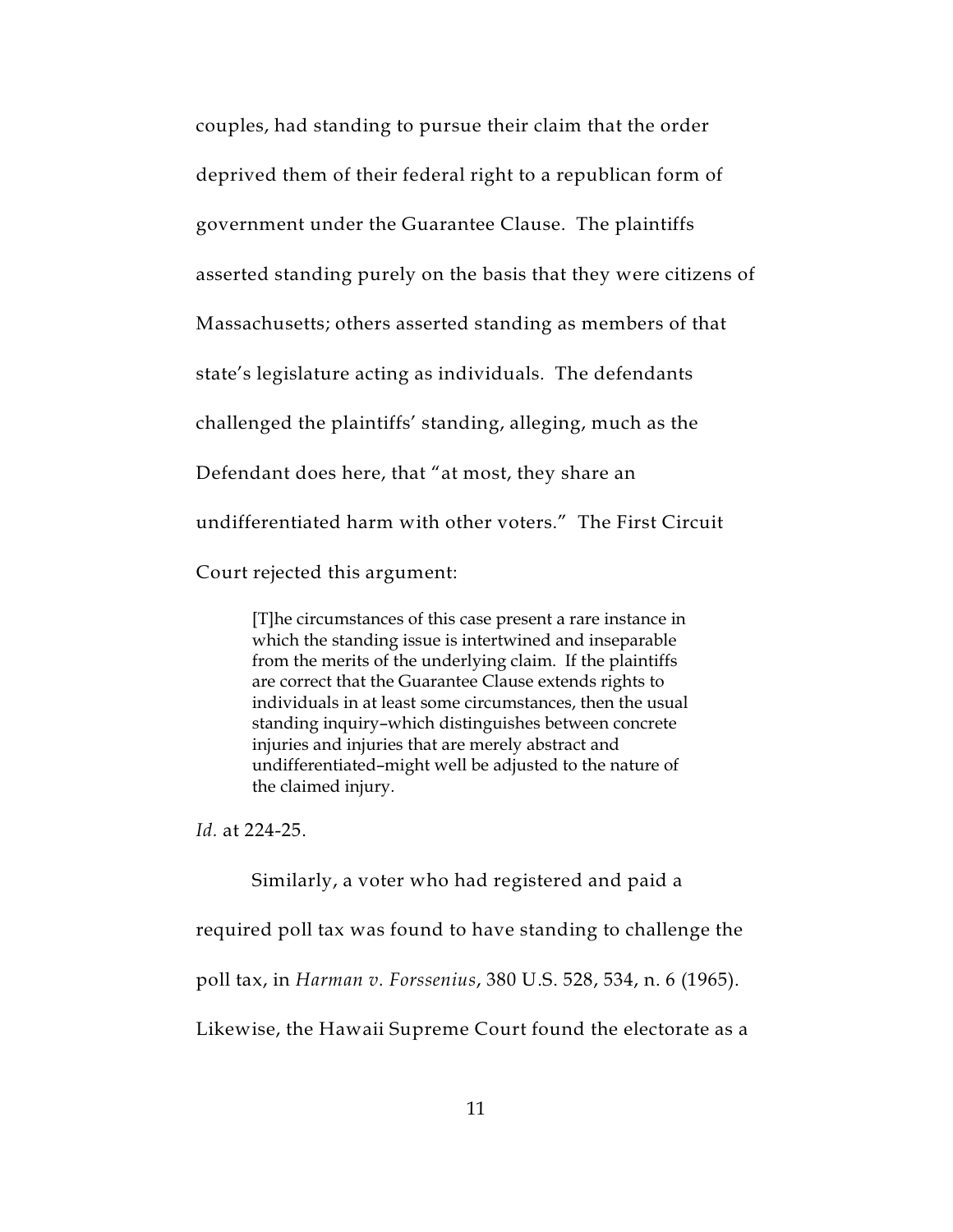whole to have sufficient interest to confer standing on plaintiff voters in an action seeking to set aside election results in a challenge based on procedural irregularities. *Thirty Voters of the County of Kauai v. Do*, 599 P.2d 286, 288 (Haw. 1979).

Article XII, Sec. 1 provides a guarantee to all Wisconsin voters and the electorate as a whole that they will be given the opportunity to separately vote on each proposed amendment to the Wisconsin Constitution. By its terms, a violation of that provision is a violation of each and every voter's rights, and thus each and every voter who would wish to pursue vindication of those rights through a lawsuit like this one would have standing to do so. The "usual" standing inquiry, which distinguishes between injuries unique to a plaintiff and "undifferentiated" injuries, must be adjusted to fit the scope of the class of people and protections under the constitutional provision claimed to be violated. That is, if all voters are protected from logrolling by the legislature, as here, all voters must have standing to seek vindication.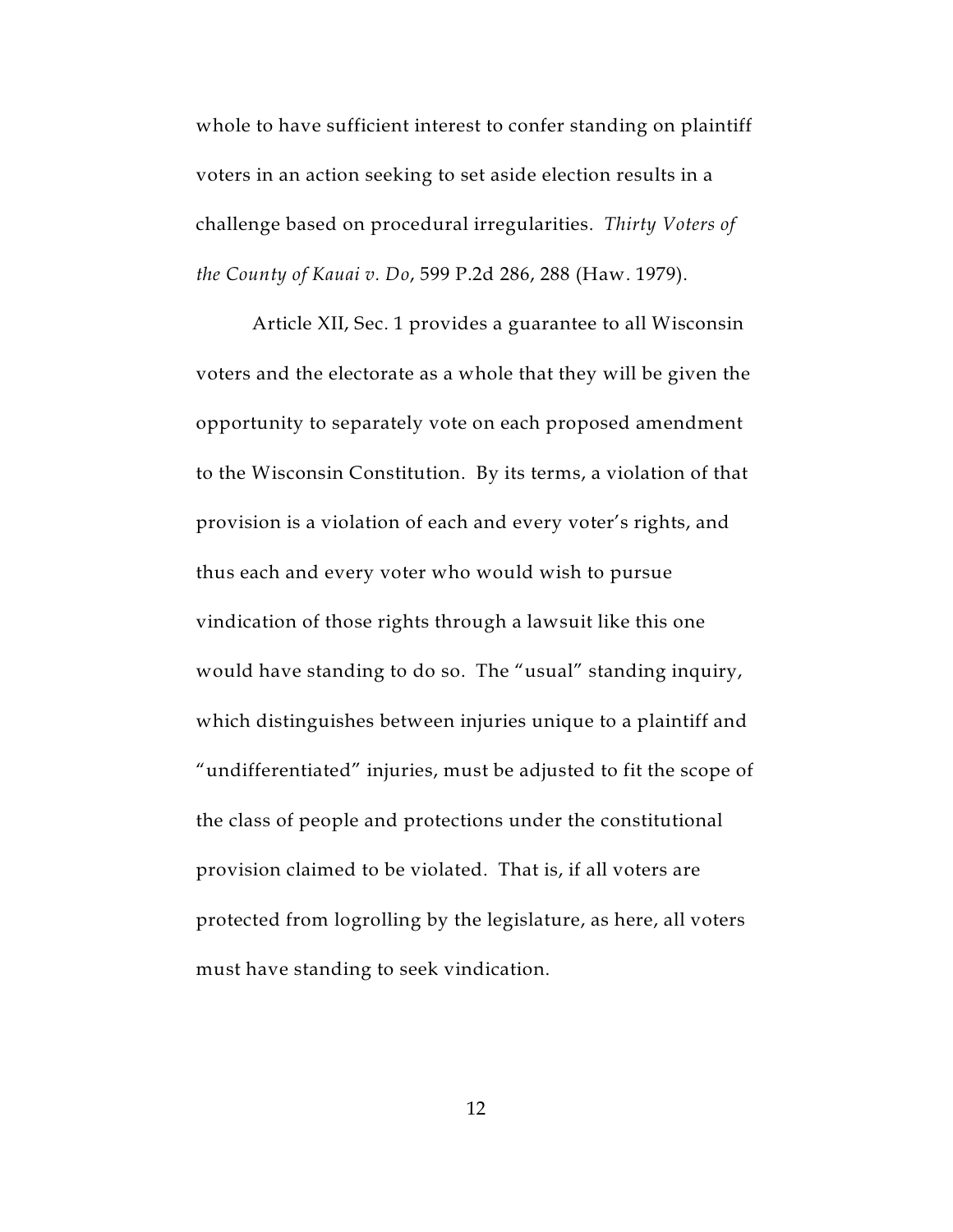### **E. Cases Cited By The Defendant, Finding No Standing Due To No Injury, Have No Bearing Here.**

The Defendant cites *American Civil Liberties Union v. Darnel*, 195 S.W.3d 612 (Tenn. 2006) and *U.S. v. Hays*, 515 U.S. 737 (1995) at pages 9 to 11 of his Standing Brief to stand for the proposition that being a voter is not enough to challenge election "irregularities." In *Darnel*, the Tennessee Supreme Court rejected a challenge to Tennessee's marriage amendment. The only similarity between McConkey and the plaintiffs in *Darnel* is that they both challenged a marriage amendment. *Darnel* is completely inapposite here.<sup>3</sup>

In *Darnel*, the plaintiffs challenged a constitutional amendment after the state legislature failed to follow constitutional publication requirements. 195 S.W.3d at 622. The court found that the plaintiffs lacked standing because the purpose of the publication requirement was to give notice of the proposed amendment to voters; the plaintiff-voters had learned of the amendment through other means, had thus

<sup>&</sup>lt;sup>3</sup> Furthermore, *Darnel* is a decision by a foreign state court which is not mandatory authority in this court.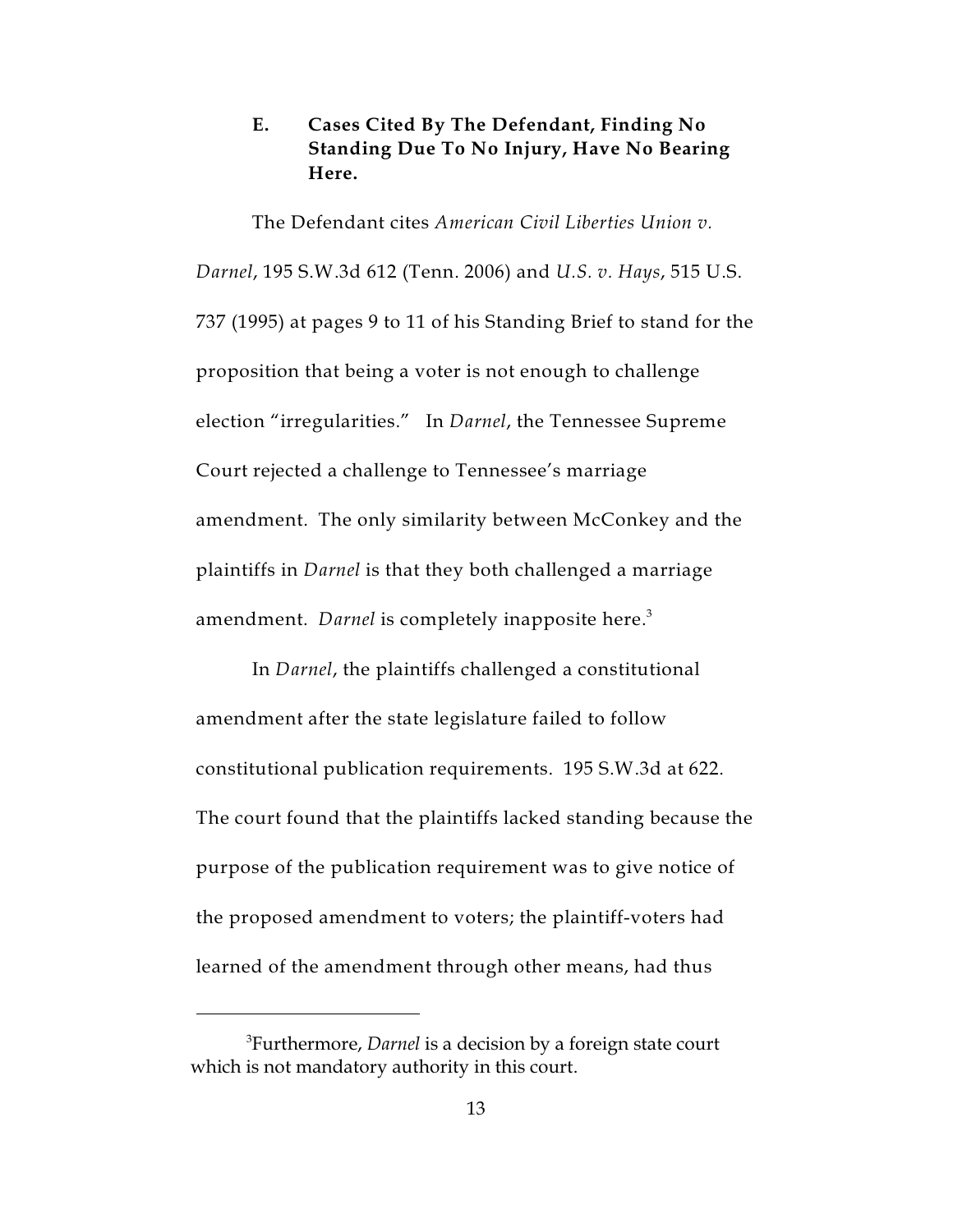received notice, and therefore suffered no injury protected by the constitutional provision. *Id.*

In contrast, in this case and as shown above, McConkey was injured through dilution of his "no" vote: others who desired to vote "yes" on one amendment and "no" on another were deprived of that opportunity, thus reducing the number of "no" votes for one or both amendments and diluting the strength of McConkey's vote. That was not the situation in *Darnell*, where the plaintiffs still received notice of the proposed amendment; McConkey's "no" vote did not carry the same weight as it would have if others had been able to vote "yes" on one amendment and "no" on the other. Accordingly, his legally protected interest in voting was directly injured through the failure of the Legislature to comply with the Wisconsin Constitution.

*Hays* is similarly distinguished by the absence of injury. In that case, the plaintiffs did not live in either of the gerrymandered districts, and hence they could not claim injury: their votes were not limited in their effectiveness by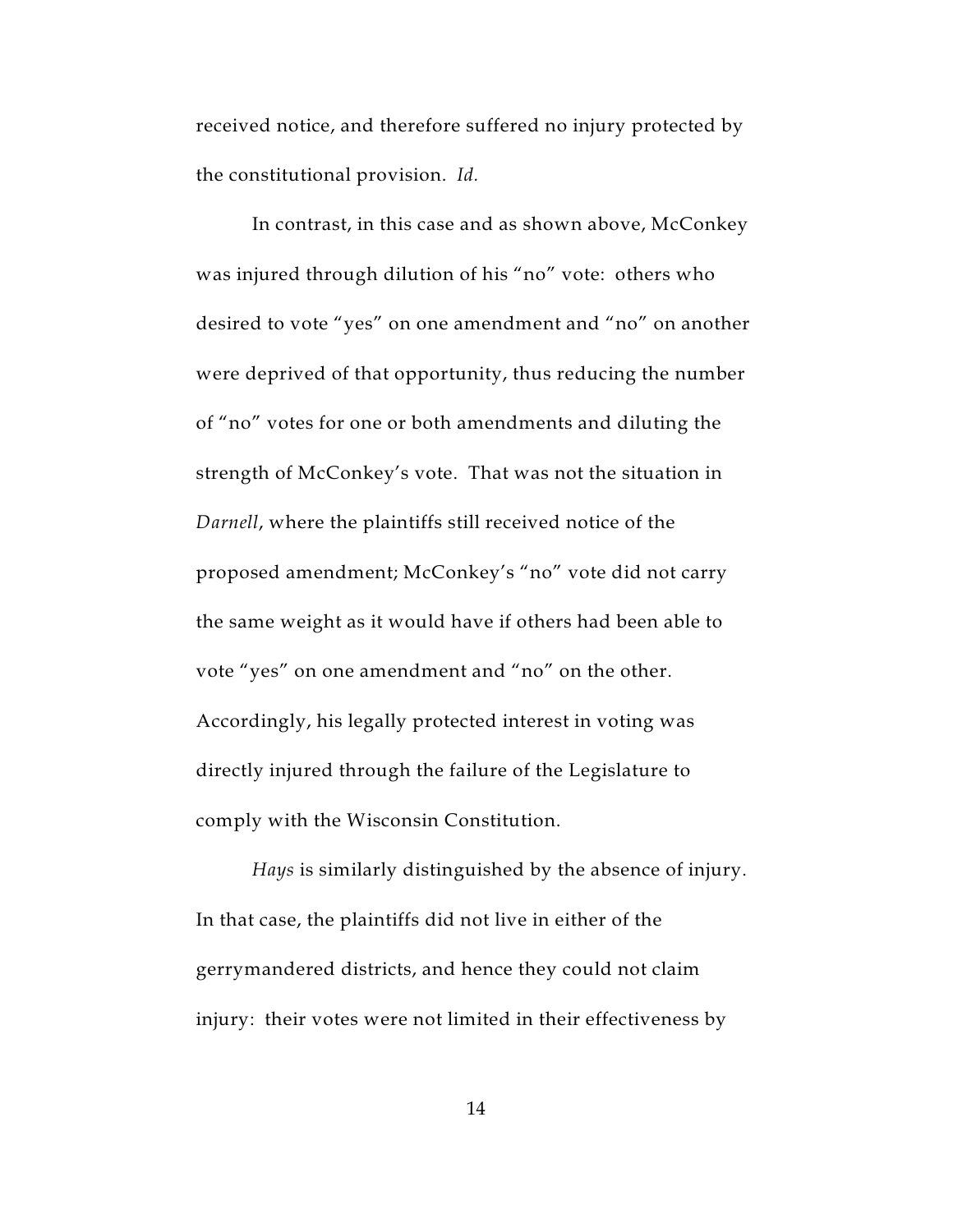the legislature's action. McConkey's injuries, described in the

previous subsections are clear. *Hays* provides no guidance

here.

### **II. CONCLUSION**.

Judge Niess was correct when he found that McConkey

had standing. As he explained:

. . . voting is the bedrock, the very lifeblood of the democracy that we live in, and it needs to be protected above all, I think, and if we do not have a completely open and constitutionally valid voting process, then it sets all kinds of potential harms in play.

And so this isn't just a trifling interest because he could have voted no - - because he voted no or would have voted no on both of them. Every voter is entitled to a constitutionally, procedurally valid amendment and is harmed, has a civil right violated when that does not occur.

*R-Ap. at 135.*

Based on the arguments presented herein, McConkey

asks that the Court find that he has standing to pursue this

case.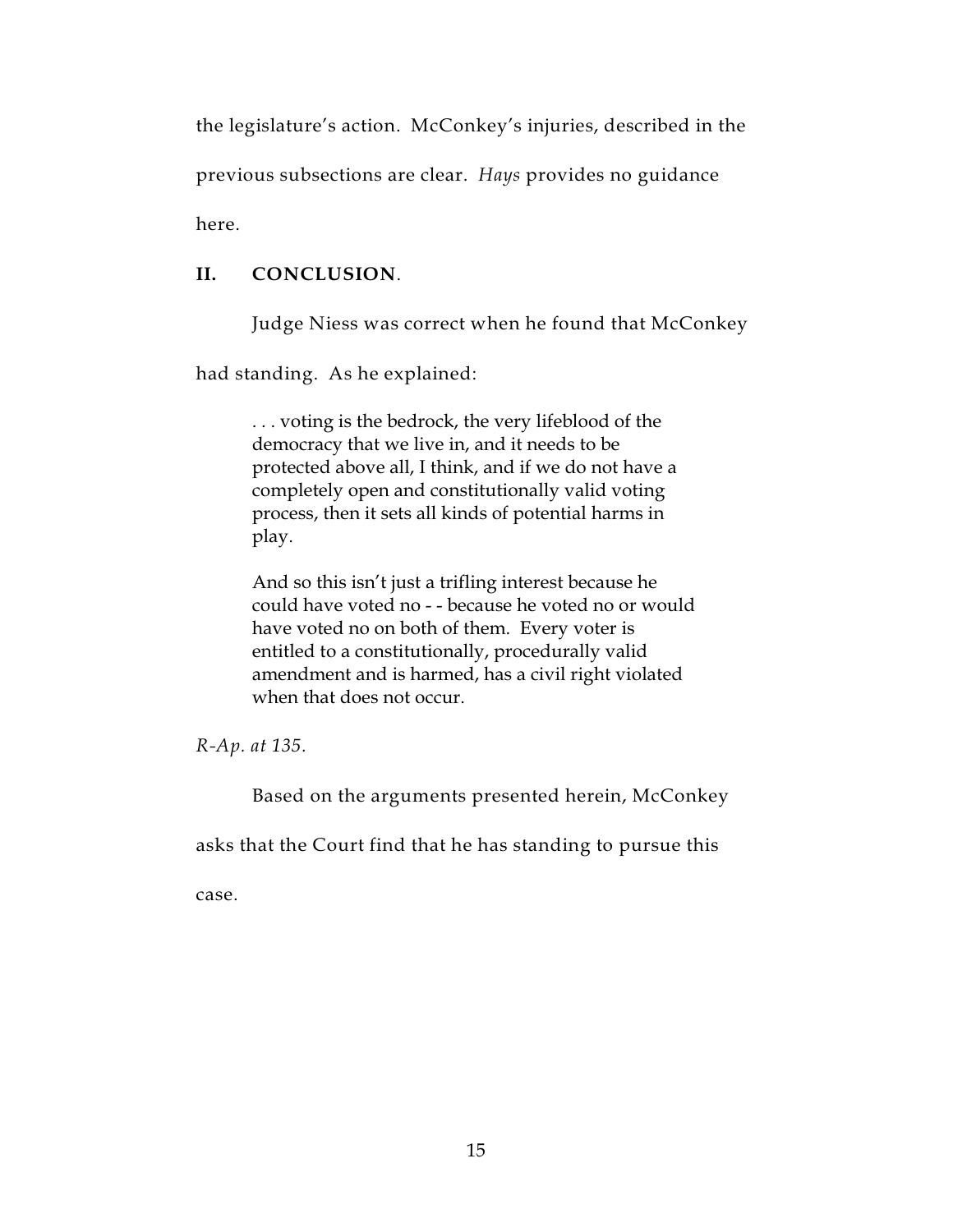Dated this  $28<sup>th</sup>$  day of August, 2009.

### CULLEN WESTON PINES & BACH LLP

### By: */ s/ Tamara B. Packard*

Lester A. Pines, SBN 1016543 Tamara B. Packard, SBN 1023111

### EDWARD S. MARION ATTORNEY-AT-LAW LLC

By: */ s/ Edward S. Marion*  Edward S. Marion, SBN 1016190

Attorneys for Plaintiff-Appellant-Cross-Respondent William C. McConkey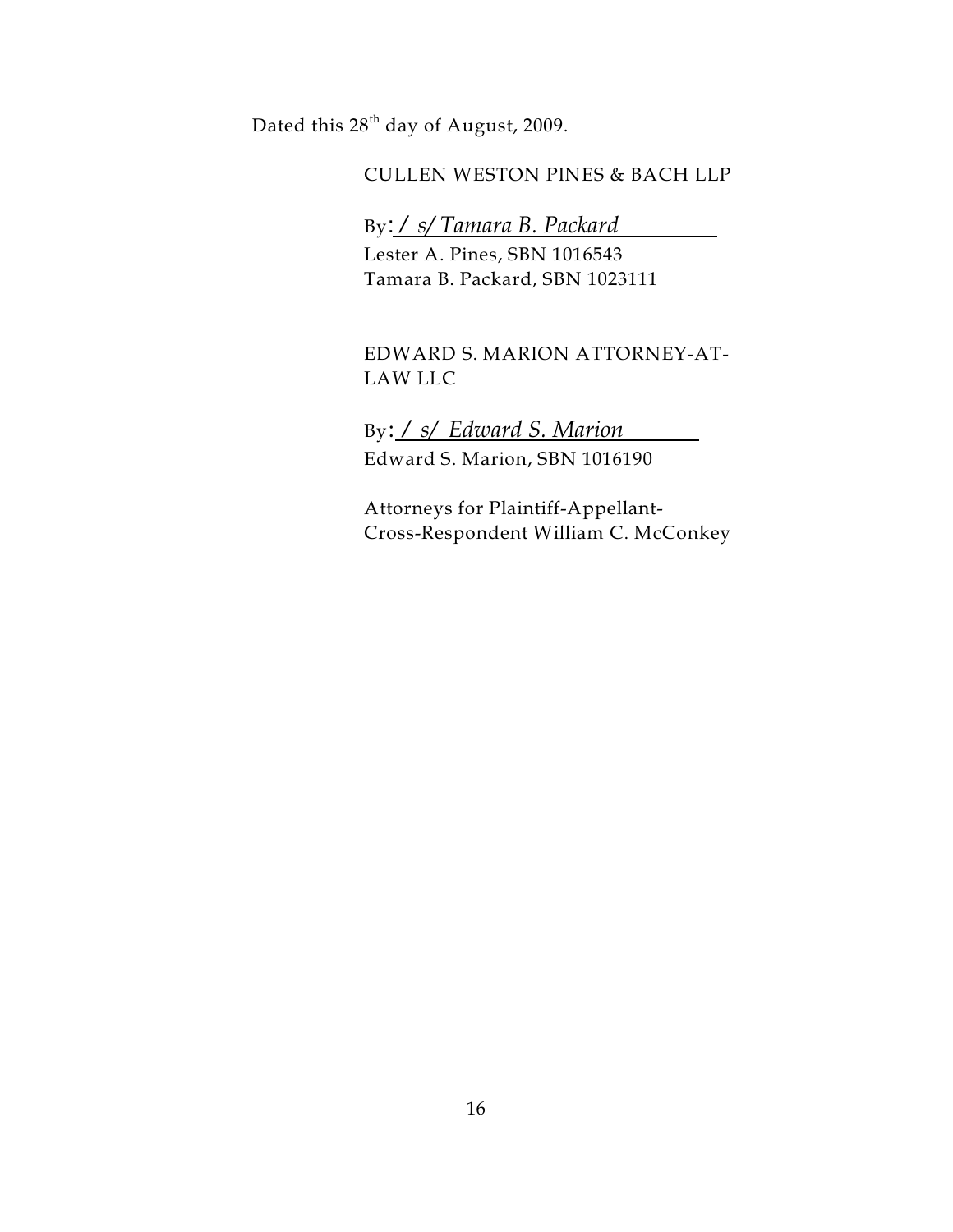#### **CERTIFICATION OF BRIEF**

I hereby certify that this brief conforms to the rules contained in s.  $809.19(8)(b)$  and (c) for a brief and appendix produced with a proportional serif font. The length of this brief is  $\frac{2,627}{ }$  words.

*/ s/ Tamara B. Packard* 

Lester A. Pines, SBN 01016543 Tamara B. Packard, SBN 1023111